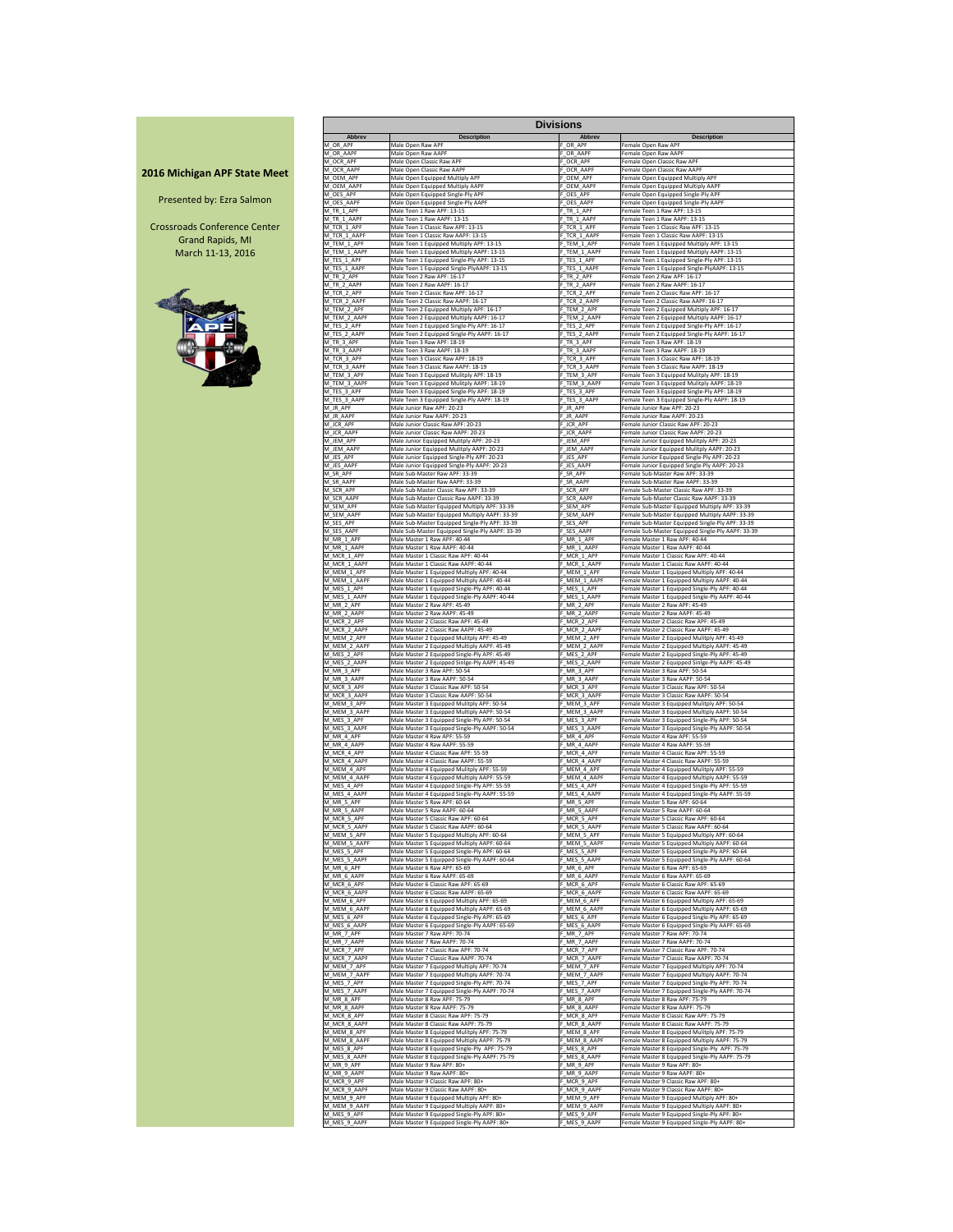11-Mar-16

| <b>Name</b>                |            | <b>Div</b>     | BWt(Kg) |      | A) WtCls Glossbrenner Bench 1 Bench 2 Bench 3 |          |        |          | <b>Best</b>  |          | Deadlift 1   Deadlift 2   Deadlift 3 |          | <b>Best</b>     | <b>Push Pull</b> | <b>Coeff</b> | Age &             | <b>PI-Div-WtCl</b> | Team               |
|----------------------------|------------|----------------|---------|------|-----------------------------------------------|----------|--------|----------|--------------|----------|--------------------------------------|----------|-----------------|------------------|--------------|-------------------|--------------------|--------------------|
|                            | <b>Age</b> |                |         | (Kg) |                                               |          |        |          | <b>Bench</b> |          |                                      |          | <b>Deadlift</b> | <b>Total</b>     | <b>Score</b> | <b>Coeff</b>      |                    |                    |
| Bunda, Andrew (open)       | 18         | M OR AAPF      | 65.6    | 67.5 | 0.7671                                        | 105      | 107.5  | 110      | 110          | 182.5    | 187.5                                | 190      | 190             | 300              | 230.1150     | 0.0000            | 1-M OR AAPF-67.5   |                    |
| Bunda, Andrew (teen)       | 18         | M TR 3 AAPF    | 65.6    | 67.5 | 0.7671                                        | 105      | 107.5  | 110      | 110          | 182.5    | 187.5                                | 190      | 190             | 300              | 230.1150     | 0.0000            | 1-M TR 3 AAPF-67.5 |                    |
| Bunting, Ethan             | 21         | M JR AAPF      | 78.9    | 82.5 | 0.6671                                        | $-117.5$ | 117.5  | $-125$   | 117.5        | 182.5    | 192.5                                | 205      | 205             | 322.5            | 215.1398     | 0.0000            | 2-M JR AAPF-82.5   |                    |
| Castaneda, Jaime (aapf_pp) | 60         | MR_5_AAPF<br>M | 90      | -90  | 0.6119                                        | 130      | $-135$ | $-135$   | 130          | 102.5    | 112.5                                | 122.5    | 122.5           | 252.5            |              | 154.4921 207.0194 | 1-M MR 5 AAPF-90   | Team Repz          |
| Jaruzel, Jason             | 37         | M SR AAPF      | 88.1    | 90   | 0.6193                                        | 137.5    | 147.5  | 152.5    | 152.5        | $-212.5$ | $-212.5$                             | $-212.5$ | $\Omega$        | $\Omega$         | 0.0000       | 0.0000            |                    |                    |
| Jubril, Oluwaseun (aapf)   | 21         | M_JR_AAPF      | 82.3    | 82.5 | 0.6456                                        | 150      | 162.5  | 170      | 170          | 272.5    | 287.5                                | 302.5    | 302.5           | 472.5            | 305.0460     | 0.0000            | 1-M_JR_AAPF-82.5   |                    |
| Jubril, Oluwaseun (apf)    | 21         | M JR APF       | 82.3    | 82.5 | 0.6456                                        | 150      | 162.5  | 170      | 170          | 272.5    | 287.5                                | 302.5    | 302.5           | 472.5            | 305.0460     | 0.0000            | 1-M JR APF-82.5    |                    |
| Korecki, Kaitlyn           | 19         | F TR 3 AAPF    | 67.8    | 75   | 0.8964                                        | 52.5     | 55     | $-57.5$  | 55           | 112.5    | 120                                  | 122.5    | 122.5           | 177.5            | 159.1021     | 0.0000            | 1-F TR 3 AAPF-75   | Team Armageddon    |
| Monroe, Terel              | 20         | M_JR_APF       | 65.8    | 67.5 | 0.7651                                        | 102.5    | 115    | $-122.5$ | 115          | 197.5    | 227.5                                | 250      | 250             | 365              | 279.2433     | 0.0000            | 1-M_JR_APF-67.5    |                    |
| Rausch, Brian (open)       | 37         | M_OR_APF       | 118.7   | 125  | 0.5523                                        | 165      | 177.5  | $-185$   | 177.5        | 165      | 182.5                                | 200      | 200             | 377.5            | 208.4933     | 0.0000            | 1-M_OR_APF-125     |                    |
| Rausch, Brian (subm)       | 37         | M SR APF       | 118.7   | 125  | 0.5523                                        | 165      | 177.5  | $-185$   | 177.5        | 165      | 182.5                                | 200      | 200             | 377.5            | 208.4933     | 0.0000            | 1-M_SR_APF-125     |                    |
| Spencer, James             | 60         | M MR 5 APF     | 73.4    | 75   | 0.6998                                        | 100      | 102.5  | $-107.5$ | 102.5        | 110      | 112.5                                | 117.5    | 117.5           | 220              |              | 153.9450 206.2863 | 1-M MR 5 APF-75    |                    |
| Wagner, Katie              | 29         | OR APF         | 67.3    | 67.5 | 0.9018                                        | -90      | 90     | $-97.5$  | 90           | 137.5    | $-150$                               | $-150$   | 137.5           | 227.5            | 205.1481     | 0.0000            | 1-F OR APF-67.5    |                    |
| Wilson, Benjamin           | 23         | M JR AAPF      | 89.6    | -90  | 0.6134                                        | 115      | 120    | $-125$   | 120          | 227.5    | 242.5                                | 255      | 255             | 375              | 230.0063     | 0.0000            | 1-M_JR_AAPF-90     |                    |
| Woods, Shooter             | 69         | MR 6 AAPF<br>M | 66.4    | 67.5 | 0.7590                                        | 80       | 85     | $-90$    | 85           | 107.5    | 120                                  | 127.5    | 127.5           | 212.5            |              | 161.2875 259.6729 | 1-M MR 6 AAPF-67.5 | Team Vietnam 66/67 |

| <b>Name</b>                | Age | <b>Div</b>              | BWt (Kg) |              | WtCls Glossbrenner Bench 1 Bench 2 Bench 3 |           |           |                  | <b>Best</b><br>Bench |           | Deadlift 1   Deadlift 2   Deadlift 3 |           | <b>Best</b><br><b>Deadlift</b> | <b>Push Pull</b><br><b>Total</b> | <b>Coeff</b><br><b>Score</b> | Age &                  | <b>PI-Div-WtCl</b> | Team               |
|----------------------------|-----|-------------------------|----------|--------------|--------------------------------------------|-----------|-----------|------------------|----------------------|-----------|--------------------------------------|-----------|--------------------------------|----------------------------------|------------------------------|------------------------|--------------------|--------------------|
| Bunda, Andrew (open)       | 18  | M OR AAPF               | 65.6     | (Kg)<br>67.5 | 0.767 <sup>4</sup>                         | 231.48    | 236.99    | 242.51 242.51    |                      | 402.34    | 413.36                               | 418.87    | 418.87                         | 661.38                           | 230.1150                     | <b>Coeff</b><br>0.0000 | 1-M_OR_AAPF-67.5   |                    |
| Bunda, Andrew (teen)       | 18  | TR <sub>3</sub> AAPF    | 65.6     | 67.5         | 0.7671                                     | 231.48    | 236.99    | 242.51 242.51    |                      | 402.34    | 413.36                               | 418.87    | 418.87                         | 661.38                           | 230.1150 0.0000              |                        | 1-M TR 3 AAPF-67.5 |                    |
| Bunting, Ethan             | 21  | M JR AAPF               | 78.9     | 82.5         | 0.6671                                     | $-259.04$ | 259.04    | $-275.58$ 259.04 |                      | 402.34    | 424.39                               | 451.94    | 451.94                         | 710.98                           | 215.1398                     | 0.0000                 | 2-M JR AAPF-82.5   |                    |
| Castaneda, Jaime (aapf_pp) | 60  | MR 5 AAPF<br><b>IVI</b> | 90       | 90           | 0.6119                                     | 286.60    | $-297.62$ | $-297.62$ 286.60 |                      | 225.97    | 248.02                               | 270.06    | 270.06                         | 556.66                           | 154.4921 207.0194            |                        | 1-M MR 5 AAPF-90   | Team Repz          |
| Jaruzel, Jason             | 37  | M SR AAPF               | 88.1     | 90           | 0.6193                                     | 303.13    | 325.18    | 336.20 336.20    |                      | $-468.48$ | $-468.48$                            | $-468.48$ | 0.00                           | 0.00                             | 0.0000                       | 0.0000                 |                    |                    |
| Jubril, Oluwaseun (aapf)   | 21  | M_JR_AAPF               | 82.3     | 82.5         | 0.6456                                     | 330.69    | 358.25    | 374.78 374.78    |                      | 600.75    | 633.82                               | 666.89    | 666.89                         | 1041.67                          | 305.0460                     | 0.0000                 | 1-M_JR_AAPF-82.5   |                    |
| Jubril, Oluwaseun (apf)    | 21  | M JR APF                | 82.3     | 82.5         | 0.6456                                     | 330.69    | 358.25    | 374.78 374.78    |                      | 600.75    | 633.82                               | 666.89    | 666.89                         | 1041.67                          | 305.0460                     | 0.0000                 | 1-M JR APF-82.5    |                    |
| Korecki, Kaitlyn           | 19  | F_TR_3_AAPF             | 67.8     | 75           | 0.8964                                     | 115.74    | 121.25    | $-126.76$ 121.25 |                      | 248.02    | 264.55                               | 270.06    | 270.06                         | 391.32                           | 159.1021                     | 0.0000                 | 1-F_TR_3_AAPF-75   | Team Armageddon    |
| Monroe, Terel              | 20  | M JR APF                | 65.8     | 67.5         | 0.7651                                     | 225.97    | 253.53    | $-270.06$ 253.53 |                      | 435.41    | 501.55                               | 551.15    | 551.15                         | 804.68                           | 279.2433 0.0000              |                        | 1-M JR APF-67.5    |                    |
| Rausch, Brian (open)       | 37  | M OR APF                | 118.7    | 125          | 0.5523                                     | 363.76    | 391.32    | $-407.85$ 391.32 |                      | 363.76    | 402.34                               | 440.92    | 440.92                         | 832.24                           | 208.4933                     | 0.0000                 | 1-M_OR_APF-125     |                    |
| Rausch, Brian (subm)       | 37  | M_SR_APF                | 118.7    | 125          | 0.5523                                     | 363.76    | 391.32    | $-407.85$ 391.32 |                      | 363.76    | 402.34                               | 440.92    | 440.92                         | 832.24                           | 208.4933                     | 0.0000                 | 1-M_SR_APF-125     |                    |
| Spencer, James             | 60  | M MR 5 APF              | 73.4     | 75           | 0.6998                                     | 220.46    | 225.97    |                  | $-236.99$ 225.97     | 242.51    | 248.02                               | 259.04    | 259.04                         | 485.01                           | 153.9450 206.2863            |                        | 1-M MR 5 APF-75    |                    |
| Wagner, Katie              | 29  | F OR APF                | 67.3     | 67.5         | 0.9018                                     | $-198.41$ | 198.41    | $-214.95$ 198.41 |                      | 303.13    | $-330.69$                            | $-330.69$ | 303.13                         | 501.55                           | 205.1481                     | 0.0000                 | 1-F OR APF-67.5    |                    |
| Wilson, Benjamin           | 23  | M JR AAPF               | 89.6     | 90           | 0.6134                                     | 253.53    | 264.55    | $-275.58$ 264.55 |                      | 501.55    | 534.62                               | 562.17    | 562.17                         | 826.73                           | 230.0063 0.0000              |                        | 1-M JR AAPF-90     |                    |
| Woods, Shooter             | 69  | MR 6 AAPF<br><b>IVI</b> | 66.4     | 67.5         | 0.7590                                     | 176.37    | 187.39    | $-198.41$ 187.39 |                      | 236.99    | 264.55                               | 281.09    | 281.09                         | 468.48                           | 161.2875 259.6729            |                        | 1-M MR 6 AAPF-67.5 | Team Vietnam 66/67 |

### 2016 Michigan APF State Meet - Push Pull - Kg Results

### 2016 Michigan APF State Meet - Push Pull - Lb Results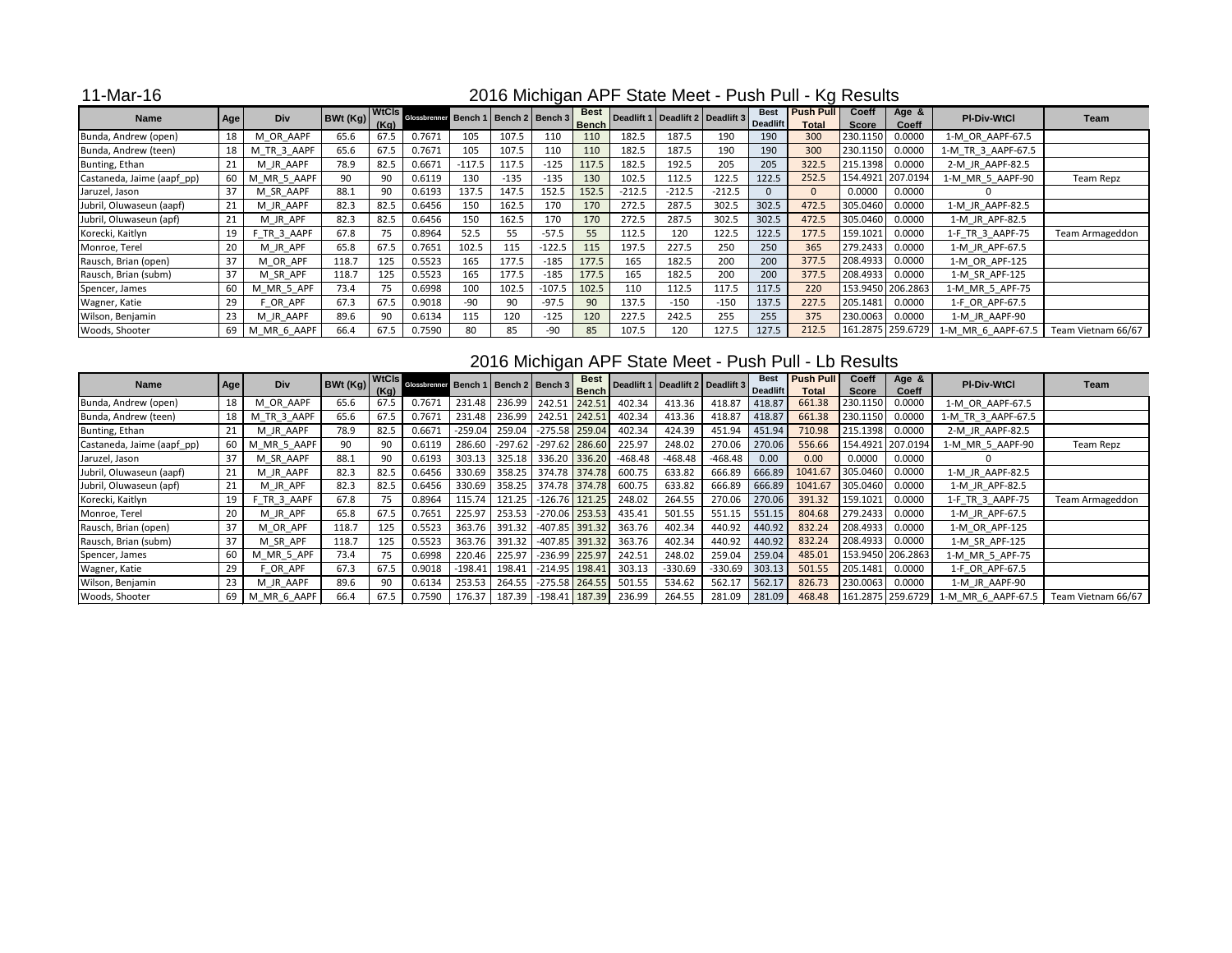| <b>Name</b>                   | Age | <b>Div</b>   | (Kg)  | <b>BWt</b> WtCls<br>(Kg) | Glossbrenner | Bench 1  | Bench 2  | Bench 3     | <b>Best Bench</b> | <b>Coeff</b><br><b>Score</b> | Age & Coeff | <b>PI-Div-WtCl</b>  | <b>Team</b>                   | <b>Notes</b>      |
|-------------------------------|-----|--------------|-------|--------------------------|--------------|----------|----------|-------------|-------------------|------------------------------|-------------|---------------------|-------------------------------|-------------------|
| Albo, Anthony                 | 21  | M JR AAPF    | 105.2 | 110                      | 0.5703       | 150      | 162.5    | 170         | 170               | 96.9510                      | 0.0000      | 1-M_JR_AAPF-110     | Team Albo                     |                   |
| Albo, Joshua                  | 19  | M TR 3 AAPF  | 98.4  | 100                      | 0.5854       | 160      | 167.5    | $\mathbf 0$ | 167.5             | 98.0461                      | 0.0000      | 1-M_TR_3_AAPF-100   | Team Albo                     |                   |
| Allen, Jason                  | 42  | M MR 1 APF   | 117.7 | 125                      | 0.5533       | 167.5    | 177.5    | $-187.5$    | 177.5             | 98.2108                      | 100.1750    | 1-M MR 1 APF-125    |                               |                   |
| Cambell, Brandan (aapf)       | 21  | M JR AAPF    | 98.6  | 100                      | 0.5848       | $-187.5$ | 187.5    | 192.5       | 192.5             | 112.5740                     | 0.0000      | 1-M JR AAPF-100     |                               |                   |
| Cambell, Brandan (apf)        | 21  | M JR APF     | 98.6  | 100                      | 0.5848       | $-187.5$ | 187.5    | 192.5       | 192.5             | 112.5740                     | 0.0000      | 1-M JR APF-100      |                               |                   |
| Casadei, Emily (aapf_bp)      | 17  | F TR 2 AAPF  | 58.2  | 60                       | 1.0120       | 47.5     | 50       | $-52.5$     | 50                | 50.6000                      | 0.0000      | 1-F_TR_2_AAPF-60    | Team Albo                     |                   |
| Casadei, Emily (apf_bp)       | 17  | F TR 2 APF   | 58.2  | 60                       | 1.0120       | 47.5     | 50       | $-52.5$     | 50                | 50.6000                      | 0.0000      | 1-F_TR_2_APF-60     | Team Albo                     |                   |
| Castaneda, Jaime (aapf_bp)    | 60  | M MR 5 AAPF  | 90    | 90                       | 0.6119       | 130      | $-135$   | $-135$      | 130               | 79.5405                      | 106.5843    | 1-M MR 5 AAPF-90    | <b>Team Repz</b>              |                   |
| Castaneda, Jaime (apf_bp)     | 60  | M MR 5 APF   | 90    | 90                       | 0.6119       | 130      | $-135$   | $-135$      | 130               | 79.5405                      | 106.5843    | 1-M_MR_5_APF-90     | Team Repz                     |                   |
| Gliniecki, Kristen (aapf_bp)  | 23  | F JR AAPF    | 72.9  | 75                       | 0.8523       | 37.5     | $-45$    | $-45$       | 37.5              | 31.9613                      | 0.0000      | 1-F JR AAPF-75      |                               |                   |
| Gliniecki, Kristen (apf_bp)   | 23  | F JR APF     | 72.9  | 75                       | 0.8523       | 37.5     | $-45$    | $-45$       | 37.5              | 31.9613                      | 0.0000      | 1-F JR APF-75       |                               |                   |
| Hensley, Rob (mast)           | 47  | M MR 2 AAPF  | 99.9  | 100                      | 0.5828       | 142.5    | $-147.5$ | 147.5       | 147.5             | 85.9630                      | 93.0120     | 1-M MR 2 AAPF-100   | <b>Flint Barbell</b>          |                   |
| Hensley, Rob (open)           | 47  | M OR AAPF    | 99.9  | 100                      | 0.5828       | 142.5    | $-147.5$ | 147.5       | 147.5             | 85.9630                      | 93.0120     | 1-M_OR_AAPF-100     | <b>Flint Barbell</b>          |                   |
| Jacques, Heather              | 18  | F TR 3 APF   | 49    | 52                       | 1.1604       | 52.5     | $-55$    | $-55$       | 52.5              | 60.9210                      | 0.0000      | 1-F_TR_3_APF-52     |                               |                   |
| Krueger, Matt (bp)            | 36  | M SR AAPF    | 98    | 100                      | 0.5864       | 165      | 172.5    | $-180$      | 172.5             | 101.1454                     | 0.0000      | 1-M SR AAPF-100     |                               |                   |
| Limban, Eric                  | 27  | M OR APF     | 109   | 110                      | 0.5640       | 210      | 217.5    | $-225$      | 217.5             | 122.6591                     | 0.0000      | 1-M_OR_APF-110      | <b>Flint Barbell</b>          |                   |
| Lindsay, Amy (mast_bp)        | 43  | F MR 1 AAPF  | 67.2  | 67.5                     | 0.9028       | 47.5     | 52.5     | 55          | 55                | 49.6540                      | 51.1933     | 1-F MR 1 AAPF-67.5  | <b>Blue Line Barbell Club</b> |                   |
| Lindsay, Amy (open_bp)        | 43  | F OR AAPF    | 67.2  | 67.5                     | 0.9028       | 47.5     | 52.5     | 55          | 55                | 49.6540                      | 51.1933     | 1-F_OR_AAPF-67.5    | <b>Blue Line Barbell Club</b> |                   |
| Lissfelt, Mary (aapf)         | 50  | F MR 3 AAPF  | 56    | 56                       | 1.0439       | 55       | 57.5     | $-60$       | 57.5              | 60.0243                      | 67.8274     | 1-F_MR_3_AAPF-56    |                               | Best Female Bench |
| Lissfelt, Mary (apf)          | 50  | F MR 3 APF   | 56    | 56                       | 1.0439       | 55       | 57.5     | $-60$       | 57.5              | 60.0243                      | 67.8274     | 1-F_MR_3_APF-56     |                               |                   |
| McDermott, Joe (aapf)         | 76  | M MES 8 AAPF | 79    | 82.5                     | 0.6635       | 117.5    | 125      | $-127.5$    | 125               | 82.9375                      | 155.5908    | 1-M_MES_8_AAPF-82.5 |                               | Best Male Bench   |
| McDermott, Joe (apf)          | 76  | M MES 8 APF  | 79    | 82.5                     | 0.6635       | 117.5    | 125      | $-127.5$    | 125               | 82.9375                      | 155.5908    | 1-M MES 8 APF-82.5  |                               |                   |
| Mokena, David                 | 36  | M SR APF     | 143.8 | SHW                      | 0.5279       | 200      | 217.5    | $-225$      | 217.5             | 114.8183                     | 0.0000      | 1-M SR APF-SHW      |                               |                   |
| Nonthaweth, Kenny (open_aapf) | 35  | M OR AAPF    | 66.5  | 67.5                     | 0.7581       | $-135$   | $-135$   | $-135$      | $\Omega$          | 0.0000                       | 0.0000      | 0                   |                               |                   |
| Nonthaweth, Kenny (open_apf)  | 35  | M OR APF     | 66.5  | 67.5                     | 0.7581       | $-135$   | $-135$   | $-135$      | $\mathbf{0}$      | 0.0000                       | 0.0000      | $\mathbf 0$         |                               |                   |
| Nonthaweth, Kenny (subm_aapf) | 35  | M SR AAPF    | 66.5  | 67.5                     | 0.7581       | $-135$   | $-135$   | $-135$      | $\mathbf 0$       | 0.0000                       | 0.0000      | $\mathbf 0$         |                               |                   |
| Nonthaweth, Kenny (subm_apf)  | 35  | M SR APF     | 66.5  | 67.5                     | 0.7581       | $-135$   | $-135$   | $-135$      | $\mathbf 0$       | 0.0000                       | 0.0000      | $\Omega$            |                               |                   |
| Poupard, Scott                | 29  | M_OR_AAPF    | 73.9  | 75                       | 0.6999       | 122.5    | 132.5    | $-137.5$    | 132.5             | 92.7301                      | 0.0000      | 1-M_OR_AAPF-75      | Team Armageddon               |                   |
| Stamper, Wally                | 54  | M MR 3 APF   | 107.2 | 110                      | 0.5668       | 155      | 170      | 182.5       | 182.5             | 103.4319                     | 124.5320    | 1-M MR 3 APF-110    |                               |                   |
| Wetenhall, Jim                | 61  | M_MR_5_APF   | 132.4 | 140                      | 0.5380       | 125      | 135      | 142.5       | 142.5             | 76.6579                      | 104.7147    | 1-M_MR_5_APF-140    |                               |                   |
| Wood, Kitty (aapf_mast)       | 47  | F MR 2 AAPF  | 54.7  | 56                       | 1.0638       | 35       | 40       | $-42.5$     | 40                | 42.5520                      | 46.0413     | 1-F_MR_2_AAPF-56    | Motor City Barbell            |                   |
| Wood, Kitty (aapf_open)       | 47  | F_OR_AAPF    | 54.7  | 56                       | 1.0638       | 35       | 40       | $-42.5$     | 40                | 42.5520                      | 46.0413     | 1-F_OR_AAPF-56      | Motor City Barbell            |                   |
| Wood, Kitty (apf_mast)        | 47  | F MR 2 APF   | 54.7  | 56                       | 1.0638       | 35       | 40       | $-42.5$     | 40                | 42.5520                      | 46.0413     | 1-F MR 2 APF-56     | Motor City Barbell            |                   |
| Wood, Kitty (apf_open)        | 47  | F_OR_APF     | 54.7  | 56                       | 1.0638       | 35       | 40       | $-42.5$     | 40                | 42.5520                      | 46.0413     | 1-F_OR_APF-56       | Motor City Barbell            |                   |

## 2016 Michigan APF State Meet - Bench Only - Lb Results

### 11-Mar-16 2016 Michigan APF State Meet - Bench Only - Kg Results

| <b>Name</b>                   | Age | <b>Div</b>   | (Kg)  | BWt   WtCls<br>(Kg) | Glossbrenner | Bench 1   | Bench 2   | Bench 3   | <b>Best Bench</b> | <b>Coeff</b><br><b>Score</b> | Age & Coeff | <b>PI-Div-WtCl</b>  | <b>Team</b>                   | <b>Notes</b>             |
|-------------------------------|-----|--------------|-------|---------------------|--------------|-----------|-----------|-----------|-------------------|------------------------------|-------------|---------------------|-------------------------------|--------------------------|
| Albo, Anthony                 | 21  | M JR AAPF    | 105.2 | 110                 | 0.5703       | 330.69    | 358.25    | 374.78    | 374.78            | 96.9510                      | 0.0000      | 1-M JR AAPF-110     | Team Albo                     |                          |
| Albo, Joshua                  | 19  | M TR 3 AAPF  | 98.4  | 100                 | 0.5854       | 352.74    | 369.27    | 0.00      | 369.27            | 98.0461                      | 0.0000      | 1-M TR 3_AAPF-100   | Team Albo                     |                          |
| Allen, Jason                  | 42  | M MR 1 APF   | 117.7 | 125                 | 0.5533       | 369.27    | 391.32    | $-413.36$ | 391.32            | 98.2108                      | 100.1750    | 1-M MR 1 APF-125    |                               |                          |
| Cambell, Brandan (aapf)       | 21  | M JR AAPF    | 98.6  | 100                 | 0.5848       | $-413.36$ | 413.36    | 424.39    | 424.39            | 112.5740                     | 0.0000      | 1-M JR AAPF-100     |                               |                          |
| Cambell, Brandan (apf)        | 21  | M JR APF     | 98.6  | 100                 | 0.5848       | $-413.36$ | 413.36    | 424.39    | 424.39            | 112.5740                     | 0.0000      | 1-M JR APF-100      |                               |                          |
| Casadei, Emily (aapf_bp)      | 17  | F TR 2 AAPF  | 58.2  | 60                  | 1.0120       | 104.72    | 110.23    | $-115.74$ | 110.23            | 50.6000                      | 0.0000      | 1-F TR_2_AAPF-60    | Team Albo                     |                          |
| Casadei, Emily (apf_bp)       | 17  | F TR 2 APF   | 58.2  | 60                  | 1.0120       | 104.72    | 110.23    | $-115.74$ | 110.23            | 50.6000                      | 0.0000      | 1-F TR_2_APF-60     | Team Albo                     |                          |
| Castaneda, Jaime (aapf_bp)    | 60  | M MR 5 AAPF  | 90    | 90                  | 0.6119       | 286.60    | $-297.62$ | $-297.62$ | 286.60            | 79.5405                      | 106.5843    | 1-M_MR_5_AAPF-90    | Team Repz                     |                          |
| Castaneda, Jaime (apf_bp)     | 60  | M MR 5 APF   | 90    | 90                  | 0.6119       | 286.60    | $-297.62$ | $-297.62$ | 286.60            | 79.5405                      | 106.5843    | 1-M_MR_5_APF-90     | Team Repz                     |                          |
| Gliniecki, Kristen (aapf_bp)  | 23  | F JR AAPF    | 72.9  | 75                  | 0.8523       | 82.67     | $-99.21$  | $-99.21$  | 82.67             | 31.9613                      | 0.0000      | 1-F JR AAPF-75      |                               |                          |
| Gliniecki, Kristen (apf_bp)   | 23  | F JR APF     | 72.9  | 75                  | 0.8523       | 82.67     | $-99.21$  | $-99.21$  | 82.67             | 31.9613                      | 0.0000      | 1-F_JR_APF-75       |                               |                          |
| Hensley, Rob (mast)           | 47  | M MR 2 AAPF  | 99.9  | 100                 | 0.5828       | 314.16    | $-325.18$ | 325.18    | 325.18            | 85.9630                      | 93.0120     | 1-M_MR_2_AAPF-100   | Flint Barbell                 |                          |
| Hensley, Rob (open)           | 47  | M OR AAPF    | 99.9  | 100                 | 0.5828       | 314.16    | $-325.18$ | 325.18    | 325.18            | 85.9630                      | 93.0120     | 1-M OR AAPF-100     | Flint Barbell                 |                          |
| Jacques, Heather              | 18  | F TR 3 APF   | 49    | 52                  | 1.1604       | 115.74    | $-121.25$ | $-121.25$ | 115.74            | 60.9210                      | 0.0000      | 1-F TR 3 APF-52     |                               |                          |
| Krueger, Matt (bp)            | 36  | M SR AAPF    | 98    | 100                 | 0.5864       | 363.76    | 380.29    | $-396.83$ | 380.29            | 101.1454                     | 0.0000      | 1-M_SR_AAPF-100     |                               |                          |
| Limban, Eric                  | 27  | M OR APF     | 109   | 110                 | 0.5640       | 462.97    | 479.50    | $-496.04$ | 479.50            | 122.6591                     | 0.0000      | 1-M_OR_APF-110      | <b>Flint Barbell</b>          |                          |
| indsay, Amy (mast_bp)         | 43  | F MR 1 AAPF  | 67.2  | 67.5                | 0.9028       | 104.72    | 115.74    | 121.25    | 121.25            | 49.6540                      | 51.1933     | 1-F_MR_1_AAPF-67.5  | <b>Blue Line Barbell Club</b> |                          |
| .indsay, Amy (open_bp)        | 43  | F OR AAPF    | 67.2  | 67.5                | 0.9028       | 104.72    | 115.74    | 121.25    | 121.25            | 49.6540                      | 51.1933     | 1-F OR AAPF-67.5    | Blue Line Barbell Club        |                          |
| Lissfelt, Mary (aapf)         | 50  | F MR 3 AAPF  | 56    | 56                  | 1.0439       | 121.25    | 126.76    | $-132.28$ | 126.76            | 60.0243                      | 67.8274     | 1-F_MR_3_AAPF-56    |                               | <b>Best Female Bench</b> |
| Lissfelt, Mary (apf)          | 50  | F MR 3 APF   | 56    | 56                  | 1.0439       | 121.25    | 126.76    | $-132.28$ | 126.76            | 60.0243                      | 67.8274     | 1-F_MR_3_APF-56     |                               |                          |
| McDermott, Joe (aapf)         | 76  | M MES 8 AAPF | 79    | 82.5                | 0.6635       | 259.04    | 275.58    | $-281.09$ | 275.58            | 82.9375                      | 155.5908    | 1-M_MES_8_AAPF-82.5 |                               | <b>Best Male Bench</b>   |
| McDermott, Joe (apf)          | 76  | M MES 8 APF  | 79    | 82.5                | 0.6635       | 259.04    | 275.58    | $-281.09$ | 275.58            | 82.9375                      | 155.5908    | 1-M_MES_8_APF-82.5  |                               |                          |
| Mokena, David                 | 36  | M SR APF     | 143.8 | SHW                 | 0.5279       | 440.92    | 479.50    | $-496.04$ | 479.50            | 114.8183                     | 0.0000      | 1-M SR APF-SHW      |                               |                          |
| Nonthaweth, Kenny (open_aapf) | 35  | M OR AAPF    | 66.5  | 67.5                | 0.7581       | $-297.62$ | $-297.62$ | $-297.62$ | 0.00              | 0.0000                       | 0.0000      | 0                   |                               |                          |
| Nonthaweth, Kenny (open_apf)  | 35  | M OR APF     | 66.5  | 67.5                | 0.7581       | $-297.62$ | $-297.62$ | $-297.62$ | 0.00              | 0.0000                       | 0.0000      | $\mathbf 0$         |                               |                          |
| Nonthaweth, Kenny (subm aapf) | 35  | M SR AAPF    | 66.5  | 67.5                | 0.7581       | $-297.62$ | $-297.62$ | $-297.62$ | 0.00              | 0.0000                       | 0.0000      | $\mathbf 0$         |                               |                          |
| Nonthaweth, Kenny (subm_apf)  | 35  | M SR APF     | 66.5  | 67.5                | 0.7581       | $-297.62$ | $-297.62$ | $-297.62$ | 0.00              | 0.0000                       | 0.0000      | $\mathbf 0$         |                               |                          |
| Poupard, Scott                | 29  | M OR AAPF    | 73.9  | 75                  | 0.6999       | 270.06    | 292.11    | $-303.13$ | 292.11            | 92.7301                      | 0.0000      | 1-M OR AAPF-75      | Team Armageddon               |                          |
| Stamper, Wally                | 54  | M_MR_3_APF   | 107.2 | 110                 | 0.5668       | 341.71    | 374.78    | 402.34    | 402.34            | 103.4319                     | 124.5320    | 1-M MR 3 APF-110    |                               |                          |
| Wetenhall, Jim                | 61  | $M_MR_5_APF$ | 132.4 | 140                 | 0.5380       | 275.58    | 297.62    | 314.16    | 314.16            | 76.6579                      | 104.7147    | 1-M_MR_5_APF-140    |                               |                          |
| Wood, Kitty (aapf_mast)       | 47  | F MR 2 AAPF  | 54.7  | 56                  | 1.0638       | 77.16     | 88.18     | $-93.70$  | 88.18             | 42.5520                      | 46.0413     | 1-F_MR_2_AAPF-56    | Motor City Barbell            |                          |
| Wood, Kitty (aapf_open)       | 47  | F OR AAPF    | 54.7  | 56                  | 1.0638       | 77.16     | 88.18     | $-93.70$  | 88.18             | 42.5520                      | 46.0413     | 1-F OR AAPF-56      | Motor City Barbell            |                          |
| Wood, Kitty (apf_mast)        | 47  | F_MR_2_APF   | 54.7  | 56                  | 1.0638       | 77.16     | 88.18     | $-93.70$  | 88.18             | 42.5520                      | 46.0413     | 1-F_MR_2_APF-56     | Motor City Barbell            |                          |
| Wood, Kitty (apf_open)        | 47  | F_OR_APF     | 54.7  | 56                  | 1.0638       | 77.16     | 88.18     | $-93.70$  | 88.18             | 42.5520                      | 46.0413     | 1-F_OR_APF-56       | Motor City Barbell            |                          |
|                               |     |              |       |                     |              |           |           |           |                   |                              |             |                     |                               |                          |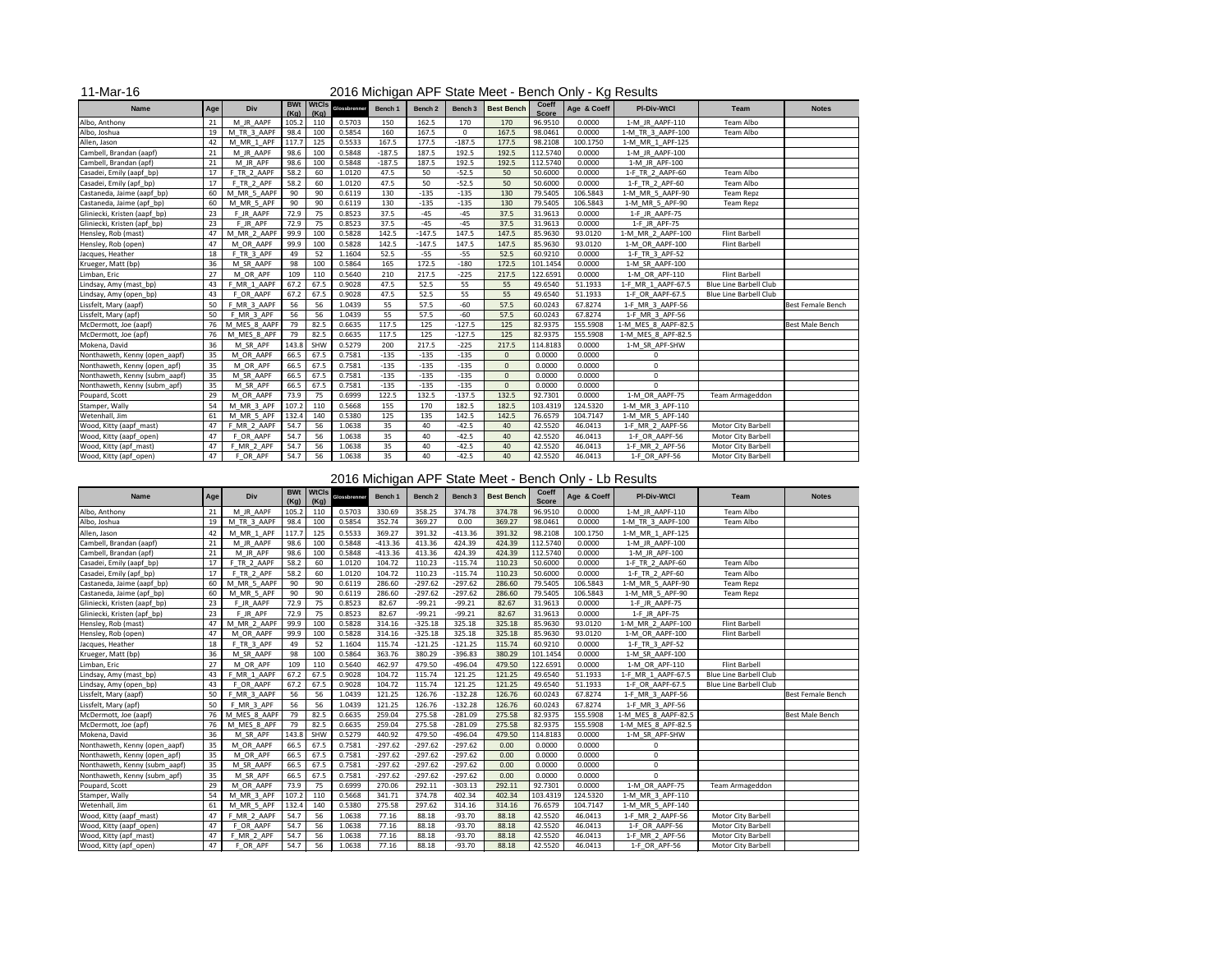### 11-Mar-16

| <b>Name</b>                  | Age | <b>Div</b>  |       | <b>BWt (Kg)   WtCIs (Kg) Glossbrenner</b> |        | <b>Deadlift 1</b> | <b>Deadlift 2</b> | Deadlift 3 |      |          | Best Deadlift   Coeff Score   Age & Coeff | <b>PI-Div-WtCl</b> | Team                          | <b>Notes</b>                |
|------------------------------|-----|-------------|-------|-------------------------------------------|--------|-------------------|-------------------|------------|------|----------|-------------------------------------------|--------------------|-------------------------------|-----------------------------|
| Buck, Lauren                 | 28  | OR AAPF     | 66.8  | 67.5                                      | 0.9070 | 105               | $-117.5$          | $-117.5$   | 105  | 95.2350  | 0.0000                                    | 1-F_OR_AAPF-67.5   | Turbine                       |                             |
| Casadei, Emily (aapf_dl)     | 17  | F TR 2 AAPF | 58.2  | 60                                        | 1.0120 | 105               | 115               | $-127.5$   | 115  | 116.3800 | 0.0000                                    | 1-F TR 2 AAPF-60   | Team Albo                     | <b>Best Female Deadlift</b> |
| Casadei, Emily (apf_dl)      | 17  | TR 2 APF    | 58.2  | 60                                        | 1.0120 | 105               | 115               | $-127.5$   | 115  | 116.3800 | 0.0000                                    | 1-F TR 2 APF-60    | Team Albo                     |                             |
| Gliniecki, Kristen (aapf_dl) | 23  | JR AAPF     | 72.9  | 75                                        | 0.8523 | 77.5              | 92.5              | $-100$     | 92.5 | 78.8378  | 0.0000                                    | 1-F JR AAPF-75     |                               |                             |
| Gliniecki, Kristen (apf_dl)  | 23  | F JR APF    | 72.9  | 75                                        | 0.8523 | 77.5              | 92.5              | $-100$     | 92.5 | 78.8378  | 0.0000                                    | 1-F JR APF-75      |                               |                             |
| Gnatkowski, Zachary          | 16  | M TR 2 AAPF | 121.8 | 125                                       | 0.5491 | 230               | 252.5             | 265        | 265  | 145.4983 | 0.0000                                    | 1-M_TR_2_AAPF-125  |                               |                             |
| Krueger, Matt (dl)           | 36  | M SR AAPF   | 98    | 100                                       | 0.5864 | 230               | $-255$            | 255        | 255  | 149.5193 | 0.0000                                    | 1-M_SR_AAPF-100    |                               |                             |
| Lindsay, Amy (mast_dl)       | 43  | F MR 1 AAPF | 67.2  | 67.5                                      | 0.9028 | 92.5              | 97.5              | 100        | 100  | 90.2800  | 93.0787                                   | 1-F MR 1 AAPF-67.5 | <b>Blue Line Barbell Club</b> |                             |
| Lindsay, Amy (open_dl)       | 43  | OR AAPF     | 67.2  | 67.5                                      | 0.9028 | 92.5              | 97.5              | 100        | 100  | 90.2800  | 93.0787                                   | 2-F OR AAPF-67.5   | <b>Blue Line Barbell Club</b> |                             |
| Little, Arthur (mast)        | 60  | M MR 5 AAPF | 69.4  | 75                                        | 0.7314 | 230               | 240               | $-245$     | 240  | 175.5240 | 235.2022                                  | 1-M MR 5 AAPF-75   | Team Armageddon               | <b>Best Male Deadlift</b>   |
| Little, Arthur (open)        | 60  | M OR AAPF   | 69.4  | 75                                        | 0.7314 | 230               | 240               | $-245$     | 240  | 175.5240 | 235.2022                                  | 1-M OR AAPF-75     | Team Armageddon               |                             |
| Mapes, Shirley               | 57  | F MR 4 AAPF | 62.4  | 67.5                                      | 0.9571 | 75                | 90                | $-107.5$   | 90   | 86.1390  | 109.2243                                  | 1-F MR 4 AAPF-67.5 | Michigan Bar Benders          |                             |
| Mikels, Allie                | 27  | F OR APF    | 80.9  | 82.5                                      | 0.7962 | 127.5             | 140               | 145        | 145  | 115.4418 | 0.0000                                    | 1-F OR APF-82.5    |                               |                             |
| Pollard, Ben                 | 65  | M MEM 6 APF | 86.3  | 90                                        | 0.6269 | 210               | $-227.5$          | $-227.5$   | 210  | 131.6385 | 194.8250                                  | 1-M MEM 6 APF-90   | Team Armageddon               |                             |
| Spelde, Mitch                | 25  | M OR AAPF   | 74.3  | 75                                        | 0.6934 | 155               | 165               | 180        | 180  | 124.8030 | 0.0000                                    | 2-M OR AAPF-75     |                               |                             |

### 2016 Michigan APF State Meet - Deadlift Only - Lb Results

| <b>Name</b>                  | Age | <b>Div</b>  |       | $B Wt (Kg)$ WtCls $(Kg)$ | Glossbrenner | <b>Deadlift 1</b> | <b>Deadlift 2</b> | Deadlift 3 | <b>Best Deadlift</b> |          | Coeff Score   Age & Coeff | <b>PI-Div-WtCl</b> | Team                          | <b>Notes</b>                |
|------------------------------|-----|-------------|-------|--------------------------|--------------|-------------------|-------------------|------------|----------------------|----------|---------------------------|--------------------|-------------------------------|-----------------------------|
| Buck, Lauren                 | 28  | OR AAPF     | 66.8  | 67.5                     | 0.9070       | 231.48            | $-259.04$         | $-259.04$  | 231.48               | 95.2350  | 0.0000                    | 1-F OR AAPF-67.5   | Turbine                       |                             |
| Casadei, Emily (aapf_dl)     | 17  | TR 2 AAPF   | 58.2  | 60                       | 1.0120       | 231.48            | 253.53            | $-281.09$  | 253.53               | 116.3800 | 0.0000                    | 1-F TR 2 AAPF-60   | Team Albo                     | <b>Best Female Deadlift</b> |
| Casadei, Emily (apf_dl)      | 17  | F TR 2 APF  | 58.2  | 60                       | 1.0120       | 231.48            | 253.53            | $-281.09$  | 253.53               | 116.3800 | 0.0000                    | 1-F TR 2 APF-60    | Team Albo                     |                             |
| Gliniecki, Kristen (aapf_dl) | 23  | F JR AAPF   | 72.9  | 75                       | 0.8523       | 170.86            | 203.93            | $-220.46$  | 203.93               | 78.8378  | 0.0000                    | 1-F JR AAPF-75     |                               |                             |
| Gliniecki, Kristen (apf_dl)  | 23  | FJR APF     | 72.9  | 75                       | 0.8523       | 170.86            | 203.93            | $-220.46$  | 203.93               | 78.8378  | 0.0000                    | 1-F JR APF-75      |                               |                             |
| Gnatkowski, Zachary          | 16  | M TR 2 AAPF | 121.8 | 125                      | 0.5491       | 507.06            | 556.66            | 584.22     | 584.22               | 145.4983 | 0.0000                    | 1-M_TR_2_AAPF-125  |                               |                             |
| Krueger, Matt (dl)           | 36  | M SR AAPF   | 98    | 100                      | 0.5864       | 507.06            | $-562.17$         | 562.17     | 562.17               | 149.5193 | 0.0000                    | 1-M SR AAPF-100    |                               |                             |
| Lindsay, Amy (mast_dl)       | 43  | MR 1 AAPF   | 67.2  | 67.5                     | 0.9028       | 203.93            | 214.95            | 220.46     | 220.46               | 90.2800  | 93.0787                   | 1-F_MR_1_AAPF-67.5 | <b>Blue Line Barbell Club</b> |                             |
| Lindsay, Amy (open_dl)       | 43  | F OR AAPF   | 67.2  | 67.5                     | 0.9028       | 203.93            | 214.95            | 220.46     | 220.46               | 90.2800  | 93.0787                   | 2-F_OR_AAPF-67.5   | <b>Blue Line Barbell Club</b> |                             |
| Little, Arthur (mast)        | 60  | M MR 5 AAPF | 69.4  | 75                       | 0.7314       | 507.06            | 529.10            | $-540.13$  | 529.10               | 175.5240 | 235.2022                  | 1-M_MR_5_AAPF-75   | Team Armageddon               | <b>Best Male Deadlift</b>   |
| Little, Arthur (open)        | 60  | M OR AAPF   | 69.4  | 75                       | 0.7314       | 507.06            | 529.10            | $-540.13$  | 529.10               | 175.5240 | 235.2022                  | 1-M OR AAPF-75     | Team Armageddon               |                             |
| Mapes, Shirley               | 57  | MR 4 AAPF   | 62.4  | 67.5                     | 0.9571       | 165.35            | 198.41            | $-236.99$  | 198.41               | 86.1390  | 109.2243                  | 1-F_MR_4_AAPF-67.5 | Michigan Bar Benders          |                             |
| Mikels, Allie                | 27  | OR APF      | 80.9  | 82.5                     | 0.7962       | 281.09            | 308.64            | 319.67     | 319.67               | 115.4418 | 0.0000                    | 1-F OR APF-82.5    |                               |                             |
| Pollard, Ben                 | 65  | M_MEM_6_APF | 86.3  | 90                       | 0.6269       | 462.97            | $-501.55$         | $-501.55$  | 462.97               | 131.6385 | 194.8250                  | 1-M_MEM_6_APF-90   | Team Armageddon               |                             |
| Spelde, Mitch                | 25  | M OR AAPF   | 74.3  | 75                       | 0.6934       | 341.71            | 363.76            | 396.83     | 396.83               | 124.8030 | 0.0000                    | 2-M OR AAPF-75     |                               |                             |

## 2016 Michigan APF State Meet - Deadlift Only - Kg Results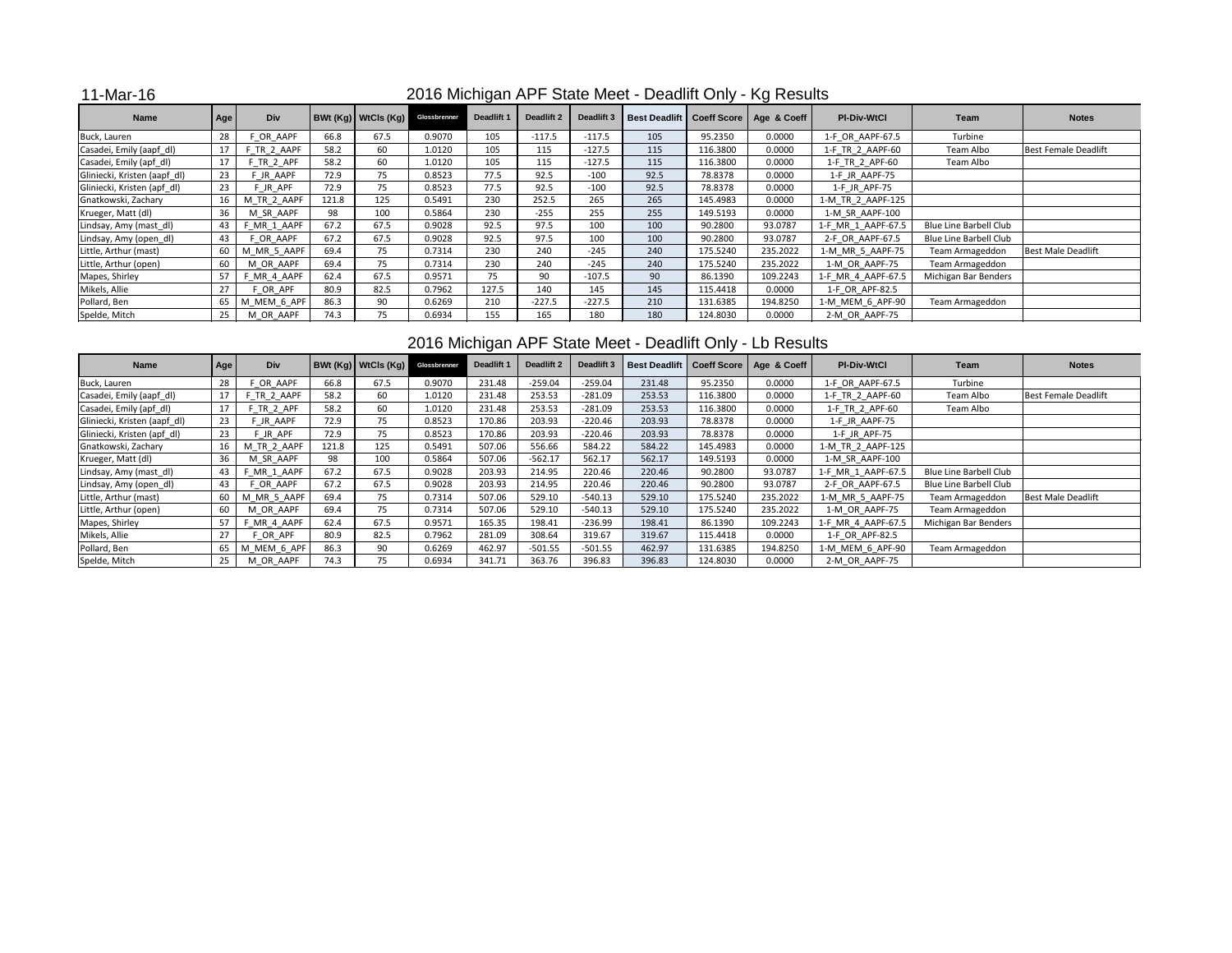### 12-Mar-16

| $ \cdots$ $\cdots$          |      |              |          |            |              |              |         |          |                   |          |          |          |                   |                  |            |            |                   |                                                                        |                 |                    |             |                    |                                  |                                       |
|-----------------------------|------|--------------|----------|------------|--------------|--------------|---------|----------|-------------------|----------|----------|----------|-------------------|------------------|------------|------------|-------------------|------------------------------------------------------------------------|-----------------|--------------------|-------------|--------------------|----------------------------------|---------------------------------------|
| <b>Name</b>                 | Age  | <b>Div</b>   | BWt (Kg) | (Ka)       | Glossbrenner | <b>Squat</b> | Squat 2 | Squat 3  | <b>Best Squat</b> | Bench 1  | Bench 2  | Bench 3  | <b>Best Bench</b> | <b>Sub Total</b> | Deadlift 1 | Deadlift 2 | <b>Deadlift 3</b> | <b>Best Deadlift</b>                                                   | <b>PL Total</b> | <b>Coeff Score</b> | Age & Coeff | <b>PI-Div-WtCl</b> | <b>Team</b>                      | <b>Notes</b>                          |
| Beavers, Alan               |      | M JR AAPF    | 99.4     | 100        | 0.5828       | 195          | 207.5   | $-215$   | 207.5             | 150      | 160      | -167.5   | 160               | 367.5            | 232.5      |            |                   | 232.5                                                                  | 600             | 349.6800           | 0.0000      | 1-M JR AAPF-100    | <b>Team Armageddon</b>           |                                       |
| Brink, Tommy                | -18  | M TR 3 AAPF  | 116.21   | 125        | 0.5549       | $-120$       | 120     | 150      | 150               | 100      | 115      | $-117.5$ | 115               | 265              | 182.5      | 205        | 217.5             | 217.5                                                                  | 482.5           | 267.7393           | 0.0000      | 1-M TR 3 AAPF-125  | Raw Mana                         |                                       |
| Bryant, Thomas              | 21   | M_JCR_APF    | 117.6    | 125        | 0.5534       | 260          | 277.5   | $-292.5$ | 277.5             | 137.5    | 147.5    | 160      | 160               | 437.5            | 227.5      | 250        | 267.5             | 267.5                                                                  | 705             | 390.1470           | 0.0000      | 1-M JCR APF-125    | PFP Powerlifting                 |                                       |
| Danko, Jacob                | - 23 | M OCR APF    | 97.25    | 100        | 0.58825      | 182.5        | 210     | 227.5    | 227.5             | 125      | $-132.5$ | $-142.5$ | 125               | 352.5            | 182.5      | $-212.5$   | 220               | 220                                                                    | 572.5           | 336.7731           | 0.0000      | 1-M OCR APF-100    |                                  |                                       |
| Emeott, David               | -46  | M MEM 2 APF  | 95.9     | 100        | 0.59375      | 242.5        | 255     | 272.5    | 272.5             | 175      | 185      | 190      | 190               | 462.5            | 227.5      | 242.5      | 250               | 250                                                                    | 712.5           | 423.0469           | 451.8141    | 1-M MEM 2 APF-100  | XXX Powerlifting and PFP Fitness | Best Men Hy Wt Equipped Full Power    |
| Garner, Thomas              | -19  | M TR 3 APF   | 94.8     | 100        | 0.59555      | 175          | 180     | $-187.5$ | 180               | 122.5    | 132.5    |          | 122.5             | 302.5            | 215        | 225        | 240               | 240                                                                    | 542.5           | 323.0859           | 0.0000      | 1-M TR 3 APF-100   |                                  |                                       |
| Hunwick, Jeff (aapf         | - 28 | M OR AAPF    | 97.4     | 100        | 0.588        | 140          | 150     | 165      | 165               | 115      | L22.5    | 130      | 130               | 295              | 170        | 182.5      | $-195$            | 182.5                                                                  | 477.            | 280.7700           | 0.0000      | 2-M OR AAPF-100    |                                  |                                       |
| Hunwick, Jeff (apf)         | - 28 | M OR APF     | 97.4     | 100        | 0.588        | 140          | 150     | 165      | 165               | 115      | 122.5    | 130      | 130               | 295              | 170        | 182.5      | $-195$            | 182.5                                                                  | 477.5           | 280.7700           | 0.0000      | 3-M OR APF-100     |                                  |                                       |
| Joshi, Rishi                | -26  | M OCR APF    | 96       | 100        | 0.59195      | 145          | 150     | 155      | 155               | 122.5    | 127.5    | $-137.5$ | 127.5             | 282.5            | 187.5      | $-200$     | $-200$            | 187.5                                                                  | 470             | 278.2165           | 0.0000      | 2-M OCR APF-100    |                                  |                                       |
| Koch, Larry                 | - 61 | M MR 5 AAPF  | 92.8     | 100        | 0.60195      | 67.5         | -80     | 87.5     | 87.5              | 72.5     | 82.5     | -90      | 82.5              | 170              | 117.5      | 127.5      | 135               | 135                                                                    | ിറ              | 183.5948           | 250.7904    | 1-M MR 5 AAPF-100  | Team Armageddon                  |                                       |
| Kroczaleski, Kurt           | -41  | M OEM APF    | 119.02   | 125        | 0.552        | 102.5        | - റ     | - 0      | 102.5             | 167.5    | 182.5    | $-192.5$ | 182.5             | 285              | 335        | $-355$     | $-365$            | 335                                                                    | 620             | 342.2400           | 345.6624    | 1-M OEM APF-125    |                                  |                                       |
| Kuchta, Christopher         |      | M OCR APF    | 105.8    | 110        | 0.5692       | 210          | 227.5   | 232.5    | 232.5             | 147.5    | L52.5    | -157.5   | 152.5             | 385              | 227.5      | 237.5      | $-247.5$          | 237.5                                                                  | 622.            | 354.3270           | 0.0000      | 2-M OCR APF-110    |                                  |                                       |
| Martin, Jeffrey (mast)      |      | M MCR 2 APF  | 108.1    | 110        | 0.5653       | 205          | 227.5   | 242.5    | 242.5             | 160      | 177.5    | 182.5    | 177.5             | 420              | 230        | 250        | 265               | 265                                                                    | 68              | 387.2305           | 413.5622    | 1-M MCR 2 APF-110  | Team Armageddon                  | Best Men Hv Wt Classic Raw Full Power |
| Martin, Jeffrey (open)      | -46  | M OCR APF    | 108.1    | 110        | 0.5653       | 205          | 227.5   | 242.5    | 242.5             | 160      | 177.5    | $-182.5$ | 177.5             | 420              | 230        | 250        | 265               | 265                                                                    | 685             | 387.2305           | 413.5622    | 1-M OCR APF-110    | Team Armageddon                  |                                       |
| Moreland, Jered (aapf)      | -15  | M TR 1 AAPF  | 99.4     | 100        | 0.5828       | 172.5        | 187.5   | 195      | 195               | 115      | 125      | $-132.5$ | 125               | 320              | 227.5      | 237.5      |                   | 237.5                                                                  | 557.5           | 324.9110           | 0.0000      | 1-M TR 1 AAPF-100  |                                  |                                       |
| Moreland, Jered (apf)       |      | M TR 1 APF   | 99.4     | 100        | 0.5828       | 172.5        | 187.5   | 195      | 195               | 115      | 125      | $-132.5$ | 125               | 320              | 227.5      | 237.5      |                   | 237.5                                                                  | 557.5           | 324.9110           | 0.0000      | 1-M TR 1 APF-100   |                                  |                                       |
| Paval, Ryland               | - 49 | M MR 2 APF   | 104.1    | 110        | 0.5724       | 125          | 142.5   | 155      | 155               | 130      | 145      | 157.5    | 157.5             | 312.5            | 147.5      | 165        | 190               | 190                                                                    | 502.5           | 287.6310           | 320.1333    | 1-M MR 2 APF-110   | Clawson Barbell                  |                                       |
| Pratt, Jermichael (mast)    |      | M MR 1 APF   | 121.01   | 125        | 0.5499       | 222.5        | $-230$  |          | 222.5             | 130      | 140      | 145      | 145               | 367.5            | 227.5      | 232.5      | 237.5             | 237.5                                                                  | 605             | 332.6895           | 339.3433    | 1-M MR 1 APF-125   | Team Armageddon                  |                                       |
| Pratt, Jermichael (open)    | - 42 | M OR API     | 121.01   | 125        | 0.5499       | 222.5        | $-230$  | - 0      | 222.5             | 130      | 140      | 145      | 145               | 367.5            | 227.5      | 232.5      | 237.5             | 237.5                                                                  | 60              | 332.6895           | 339.3433    | 1-M OR APF-125     | Team Armageddon                  |                                       |
| Radala, Magnus              | -17  | M TR 2 APF   | 105      | 110        | 0.57065      | 182.5        | 202.5   | 222.5    | 222.5             | 120      | 137.5    | $-142.5$ | 137.5             | 360              | 237.5      | 255        | $-275$            | 255                                                                    | 615             | 350.9498           | 0.0000      | 1-M TR 2 APF-110   |                                  |                                       |
| Rizo, Michael (aapf)        | - 26 | M OCR AAPF   | 121.5    | 125        | 0.5494       | 200          | 220     | 227.5    | 227.5             | 145      | 152.5    | 160      | 160               | 387.5            | 200        | 220        | 230               | 230                                                                    | 617.5           | 339.2545           | 0.0000      | 1-M OCR AAPF-125   |                                  |                                       |
| Rizo, Michael (apf)         |      | M OCR APF    | 121.5    | 125        | 0.5494       | 200          | 220     | 227.5    | 227.5             | 145      | 152.5    | 160      | 160               | 387.5            | 200        | 220        | 230               | 230                                                                    | 617.5           | 339.2545           | 0.0000      | 1-M OCR APF-125    |                                  |                                       |
| Roblyer, Derek (aapf)       | - 27 | M OR AAPF    | 97.6     | 100        | 0.58745      | 162.5        | 182.5   | 202.5    | 202.5             | 152.5    | 160      | 170      | 170               | 372.5            | 260        | 287.5      | $-322.5$          | 287.5                                                                  | 660             | 387.7170           | 0.0000      | 1-M OR AAPF-100    | <b>Team Repz</b>                 | Best Men Hv Wt Raw Full Powe          |
| Roblyer, Derek (apf)        |      | M OR APF     | 97.6     | 100        | 0.58745      | 162.5        | 182.5   | 202.5    | 202.5             | 152.5    | 160      | 170      | 170               | 372.5            | 260        | 287.5      | $-322.5$          | 287.5                                                                  | 660             | 387.7170           | 0.0000      | 1-M OR APF-100     | <b>Team Repz</b>                 |                                       |
| Rutledge, Joshua (craw)     | -33  | M SCR AAPF   | 115.6    | 125        | 0.5556       | 170          | 190     | 210      | 210               | 165      | 180      | $-195$   | 180               | 390              | 225        | 250        | $-272.5$          | 250                                                                    | 640             | 355.5840           | 0.0000      | 1-M SCR AAPF-125   |                                  |                                       |
| Rutledge, Joshua (raw)      | - 33 | M SR AAPF    | 115.6    | 125        | 0.5556       | 170          | 190     | 210      | 210               | 165      | 180      | $-195$   | 180               | 390              | 225        | 250        | $-272.5$          | 250                                                                    | 640             | 355.5840           | 0.0000      | 1-M SR AAPF-125    |                                  |                                       |
| Sherrill, James (aapf craw) | -41  | M MCR 1 AAPF | 148.59   | <b>SHW</b> | 0.52415      | 145          | 155     | $-170$   | 155               | 110      | 117.5    | 122.5    | 122.5             | 277.5            | 165        | 182.5      | 195               | 195                                                                    | 472.5           | 247.6609           | 250.1375    | 1-M MCR 1 AAPF-SHW |                                  |                                       |
| Sherrill, James (aapf_raw)  |      | M MR 1 AAPF  | 148.59   | <b>SHW</b> | 0.52415      | 145          | 155     | $-170$   | 155               | 110      | L17.5    | 122.5    | 122.5             | 277.5            | 165        | 182.5      | 195               | 195                                                                    | 472.5           | 247.6609           | 250.1375    | 1-M MR 1 AAPF-SHW  |                                  |                                       |
| Sherrill, James (apf_craw)  | -41  | M MCR 1 APF  | 148.59   | SHW        | 0.52415      | 145          | 155     | $-170$   | 155               | 110      |          | 122.5    | 122.5             | 277.5            | 165        | 182.5      | 195               | 195                                                                    | 472.5           | 247.6609           | 250.1375    | 1-M MCR 1 APF-SHW  |                                  |                                       |
| Sherrill, James (apf raw)   | -41  | M MR 1 APF   | 148.59   | SHW        | 0.52415      | 145          | 155     | $-170$   | 155               | 110      | 117.5    | 122.5    | 122.5             | 277.5            | 165        | 182.5      |                   | 195                                                                    | 472.5           | 247.6609           | 250.1375    | 1-M MR 1 APF-SHW   |                                  |                                       |
| Spencer, Phoenix            | 25   | M OR APF     | 108.04   | 110        | 0.5655       | 137.5        | 150     | $-170$   | 150               | 102.5    | 107.5    | 120      | 120               | 270              | 150        | 177.5      | 185               | 185                                                                    | 455             | 257.3025           | 0.0000      | 1-M OR APF-110     | Team Armageddon                  |                                       |
| Stuecher, Gerald            | 29   | M_OR_APF     | 99.8     | 100        | 0.5818       | 182.5        | 195     | $-205$   | 195               | 150      | 160      | $-162.5$ | 160               | 355              | 250        | $-272.5$   | $-272.5$          | 250                                                                    | 605             | 351.9890           | 0.0000      | 2-M_OR_APF-100     | Team Armageddon                  |                                       |
| Thompson, Josh (aapf_open)  | - 33 | M OR AAPF    | 140.34   | SHW        | 0.53085      | 257.5        | $-275$  | $-275$   | 257.5             | $-167.5$ | $-167.5$ | $-167.5$ |                   |                  | റ          |            |                   | $\Omega$                                                               |                 | 0.0000             | 0.0000      |                    |                                  |                                       |
| Thompson, Josh (aapf_subm)  | - 33 | M_SR_AAPF    | 140.34   | SHW        | 0.53085      | 257.5        | $-275$  | $-275$   | 257.5             | $-167.5$ | $-167.5$ | $-167.5$ |                   |                  | $\Omega$   |            |                   | $\Omega$                                                               | - റ             | 0.0000             | 0.0000      |                    |                                  |                                       |
| Thompson, Josh (apf_open)   | - 33 | M OR APF     | 140.34   | SHW        | 0.53085      | 257.5        | $-275$  | $-275$   | 257.5             | $-167.5$ | $-167.5$ | $-167.5$ |                   |                  |            |            |                   |                                                                        |                 | 0.0000             | 0.0000      |                    |                                  |                                       |
| Thompson, Josh (apf_subm)   |      | M SR APF     | 140.34   | SHW        | 0.53085      | 257.5        | $-275$  | $-275$   | 257.5             | $-167.5$ | $-167.5$ | $-167.5$ |                   |                  | $\cap$     |            |                   | $\Omega$                                                               |                 | 0.0000             | 0.0000      |                    |                                  |                                       |
| Tompkins, Ray               | 34   | M_SR_APF     | 108.7    | 110        | 0.5644       | 175          | 190     | 200      | 200               | 152.5    | 160      | $-170$   | 160               | 360              | 215        | 232.5      | $-245$            | 232.5                                                                  | 592.5           | 334.4070           | 0.0000      | 1-M SR APF-110     | <b>Blue Line Barbell Club</b>    |                                       |
|                             |      |              |          |            |              |              |         |          |                   |          |          |          |                   |                  |            |            |                   | 2016 Michigan ADE Ctoto Moot Mon's Hoovewaysight Full Dower Lb Dooulto |                 |                    |             |                    |                                  |                                       |

|                             |                |              |          |              |              |           |           |           |                   |           |           |                      |                   |                  |                   |            |            | 2016 Michigan APF State Meet - Men's Heavyweight Full Power - LD Results |                 |                    |             |                    |                                  |                                       |
|-----------------------------|----------------|--------------|----------|--------------|--------------|-----------|-----------|-----------|-------------------|-----------|-----------|----------------------|-------------------|------------------|-------------------|------------|------------|--------------------------------------------------------------------------|-----------------|--------------------|-------------|--------------------|----------------------------------|---------------------------------------|
| <b>Name</b>                 | Age            | <b>Div</b>   | BWt (Kg) | <b>WtCls</b> | Glossbrenner | Squat     | Squat 2   | Squat 3   | <b>Best Squat</b> | Bench 1   | Bench 2   | Bench <sub>3</sub>   | <b>Best Bench</b> | <b>Sub Total</b> | <b>Deadlift 1</b> | Deadlift 2 | Deadlift 3 | <b>Best Deadlift</b>                                                     | <b>PL Total</b> | <b>Coeff Score</b> | Age & Coeff | <b>PI-Div-WtCl</b> | Team                             | <b>Notes</b>                          |
| Beavers, Alan               |                | M JR AAPF    | 99.4     | 100          | 0.5828       | 429.90    | 457.45    | $-473.99$ | 457.45            | 330.69    | 352.74    | $-369.27$            | 352.74            | 810.19           | 512.57            | $0.00\,$   | 0.00       | 512.57                                                                   | 1322.76         | 349.6800           | 0.0000      | 1-M JR AAPF-100    | Team Armageddon                  |                                       |
| Brink, Tommy                |                | M TR 3 AAP   | 116.21   | 125          | 0.5549       | $-264.55$ | 264.55    | 330.69    | 330.69            | 220.46    | 253.53    | $-259.04$            | 253.53            | 584.22           | 402.34            | 451.94     | 479.50     | 479.50                                                                   | 1063.72         | 267.7393           | 0.0000      | 1-M_TR_3_AAPF-125  | Raw Mana                         |                                       |
| Bryant, Thomas              |                | M JCR API    | 117.6    | 125          | 0.5534       | 573.20    | 611.78    | $-644.85$ | 611.78            | 303.13    | 325.18    | 352.74               | 352.74            | 964.51           | 501.55            | 551.15     | 589.73     | 589.73                                                                   | 1554.24         | 390.1470           | 0.0000      | 1-M JCR APF-125    | <b>PFP Powerlifting</b>          |                                       |
| Danko, Jacob                |                | M OCR APF    | 97.25    | 100          | 0.58825      | 402.34    | 462.97    | 501.55    | 501.55            | 275.58    | $-292.11$ | $-314.16$            | 275.58            | 777.12           | 402.34            | $-468.48$  | 485.01     | 485.01                                                                   | 1262.13         | 336.7731           | 0.0000      | 1-M OCR APF-100    |                                  |                                       |
| Emeott, David               | -46            | M MEM 2 APF  | 95.9     | 100          | 0.59375      | 534.62    | 562.17    | 600.75    | 600.75            | 385.81    | 407.85    | 418.87               | 418.87            | 1019.63          | 501.55            | 534.62     | 551.15     | 551.15                                                                   | 1570.78         | 423.0469           | 451.8141    | 1-M MEM 2 APF-100  | XXX Powerlifting and PFP Fitness | Best Men Hy Wt Equipped Full Power    |
| Garner, Thomas              |                | M TR 3 APF   | 94.8     | 100          | 0.59555      | 385.81    | 396.83    | $-413.36$ | 396.83            | 270.06    | $-292.11$ | 0.00                 | 270.06            | 666.89           | 473.99            | 496.04     | 529.10     | 529.10                                                                   | 1196.00         | 323.0859           | 0.0000      | 1-M TR 3 APF-100   |                                  |                                       |
| Hunwick, Jeff (aapf)        |                | M OR AAPF    | 97.4     | 100          | 0.588        | 308.64    | 330.69    | 363.76    | 363.76            | 253.53    | 270.06    | 286.60               | 286.60            | 650.36           | 374.78            | 402.34     | $-429.90$  | 402.34                                                                   | 1052.70         | 280.7700           | 0.0000      | 2-M OR AAPF-100    |                                  |                                       |
| Hunwick, Jeff (apf          | -28            | M OR APF     | 97.4     | 100          | 0.588        | 308.64    | 330.69    | 363.76    | 363.76            | 253.53    | 270.06    | 286.60               | 286.60            | 650.36           | 374.78            | 402.34     | $-429.90$  | 402.34                                                                   | 1052.70         | 280.7700           | 0.0000      | 3-M OR APF-100     |                                  |                                       |
| Joshi, Rishi                | -26            | M OCR APF    | 96       | 100          | 0.59195      | 319.67    | 330.69    | 341.71    | 341.71            | 270.06    | 281.09    | $-303.13$            | 281.09            | 622.80           | 413.36            | $-440.92$  | $-440.92$  | 413.36                                                                   | 1036.16         | 278.2165           | 0.0000      | 2-M OCR APF-100    |                                  |                                       |
| Koch, Larry                 | -61            | M MR 5 AAPF  | 92.8     | 100          | 0.60195      | 148.81    | 176.37    | 192.90    | 192.90            | 159.83    | 181.88    | $-198.41$            | 181.88            | 374.78           | 259.04            | 281.09     | 297.62     | 297.62                                                                   | 672.40          | 183.5948           | 250.7904    | 1-M MR 5 AAPF-100  | Team Armageddon                  |                                       |
| Kroczaleski, Kurt           | $\overline{4}$ | M OEM APF    | 119.02   | 125          | 0.552        | 225.97    | $0.00\,$  | 0.00      | 225.97            | 369.27    | 402.34    | $-424.39$            | 402.34            | 628.31           | 738.54            | $-782.63$  | $-804.68$  | 738.54                                                                   | 1366.85         | 342.2400           | 345.6624    | 1-M OEM APF-125    |                                  |                                       |
| Kuchta, Christopher         |                | M OCR APF    | 105.8    |              | 0.5692       | 462.97    | 501.55    | 512.57    | 512.57            | 325.18    | 336.20    | $-347.22$            | 336.20            | 848.77           | 501.55            | 523.59     | $-545.64$  | 523.59                                                                   | 1372.36         | 354.3270           | 0.0000      | 2-M OCR APF-110    |                                  |                                       |
| Martin, Jeffrey (mast       | -46            | M MCR 2 APF  | 108.1    |              | 0.5653       | 451.94    | 501.55    | 534.62    | 534.62            | 352.74    | 391.32    | $-402.34$            | 391.32            | 925.93           | 507.06            | 551.15     | 584.22     | 584.22                                                                   | 1510.15         | 387.2305           | 413.5622    | 1-M MCR 2 APF-110  | Team Armageddon                  | Best Men Hy Wt Classic Raw Full Power |
| Martin, Jeffrey (open)      | -46            | M OCR APF    | 108.1    | 110          | 0.5653       | 451.94    | 501.55    | 534.62    | 534.62            | 352.74    | 391.32    | $-402.34$            | 391.32            | 925.93           | 507.06            | 551.15     | 584.22     | 584.22                                                                   | 1510.15         | 387.2305           | 413.5622    | 1-M OCR APF-110    | Team Armageddon                  |                                       |
| Moreland, Jered (aapf)      |                | M TR 1 AAPF  | 99.4     | 100          | 0.5828       | 380.29    | 413.36    | 429.90    | 429.90            | 253.53    | 275.58    | $-292.11$            | 275.58            | 705.47           | 501.55            | 523.59     | 0.00       | 523.59                                                                   | 1229.06         | 324.9110           | 0.0000      | 1-M TR 1 AAPF-100  |                                  |                                       |
| Moreland, Jered (apf)       | -15            | M TR 1 APF   | 99.4     | 100          | 0.5828       | 380.29    | 413.36    | 429.90    | 429.90            | 253.53    | 275.58    | $-292.11$            | 275.58            | 705.47           | 501.55            | 523.59     | 0.00       | 523.59                                                                   | 1229.06         | 324.9110           | 0.0000      | 1-M TR 1 APF-100   |                                  |                                       |
| Paval, Ryland               | -49            | M MR 2 APF   | 104.1    |              | 0.5724       | 275.58    | 314.16    | 341.7     | 341.71            | 286.60    |           | 347.22               | 347.22            | 688.94           | 325.18            | 363.76     | 418.87     | 418.87                                                                   | 1107.81         | 287.6310           | 320.1333    | 1-M MR 2 APF-110   | Clawson Barbell                  |                                       |
| Pratt, Jermichael (mast)    | -42            | M MR 1 APF   | 121.01   | 125          | 0.5499       | 490.52    | $-507.06$ | 0.00      | 490.52            | 286.60    | 308.64    | 319.67               | 319.67            | 810.19           | 501.55            | 512.57     | 523.59     | 523.59                                                                   | 1333.78         | 332.6895           | 339.3433    | 1-M MR 1 APF-125   | Team Armageddon                  |                                       |
| Pratt, Jermichael (open)    | -42            | M OR APF     | 121.01   | 125          | 0.5499       | 490.52    | $-507.06$ | 0.00      | 490.52            | 286.60    | 308.64    | 319.67               | 319.67            | 810.19           | 501.55            | 512.57     | 523.59     | 523.59                                                                   | 1333.78         | 332.6895           | 339.3433    | 1-M OR APF-125     | Team Armageddon                  |                                       |
| Radala, Magnus              | -17            | M TR 2 APF   | 105      | 110          | 0.57065      | 402.34    | 446.43    | 490.52    | 490.52            | 264.55    | 303.13    | $-314.16$            | 303.13            | 793.66           | 523.59            | 562.17     | $-606.27$  | 562.17                                                                   | 1355.83         | 350.9498           | 0.0000      | 1-M TR 2 APF-110   |                                  |                                       |
| Rizo, Michael (aapf)        |                | M OCR AAPF   | 121.5    | 125          | 0.5494       | 440.92    | 485.01    | 501.55    | 501.55            | 319.67    | 336.20    | 352.74               | 352.74            | 854.28           | 440.92            | 485.01     | 507.06     | 507.06                                                                   | 1361.34         | 339.2545           | 0.0000      | 1-M OCR AAPF-125   |                                  |                                       |
| Rizo, Michael (apf          | -26            | M OCR APF    | 121.5    | 125          | 0.5494       | 440.92    | 485.01    | 501.55    | 501.55            | 319.67    | 336.20    | 352.74               | 352.74            | 854.28           | 440.92            | 485.01     | 507.06     | 507.06                                                                   | 1361.34         | 339.2545           | 0.0000      | 1-M_OCR_APF-125    |                                  |                                       |
| Roblyer, Derek (aapf)       |                | M OR AAPF    | 97.6     | 100          | 0.58745      | 358.25    | 402.34    | 446.43    | 446.43            | 336.20    | 352.74    | 374.78               | 374.78            | 821.21           | 573.20            | 633.82     | $-710.98$  | 633.82                                                                   | 1455.04         | 387.7170           | 0.0000      | 1-M OR AAPF-100    | <b>Team Repz</b>                 | Best Men Hy Wt Raw Full Power         |
| Roblyer, Derek (apf)        |                | M OR APF     | 97.6     | 100          | 0.58745      | 358.25    | 402.34    | 446.43    | 446.43            | 336.20    | 352.74    | 374.78               | 374.78            | 821.21           | 573.20            | 633.82     | $-710.98$  | 633.82                                                                   | 1455.04         | 387.7170           | 0.0000      | 1-M OR APF-100     | <b>Team Repz</b>                 |                                       |
| Rutledge, Joshua (craw)     | -33            | M SCR AAPI   | 115.6    | 125          | 0.5556       | 374.78    | 418.87    | 462.97    | 462.97            | 363.76    | 396.83    | $-429.90$            | 396.83            | 859.79           | 496.04            | 551.15     | $-600.75$  | 551.15                                                                   | 1410.94         | 355.5840           | 0.0000      | 1-M SCR AAPF-125   |                                  |                                       |
| Rutledge, Joshua (raw)      | -33            | M SR AAPF    | 115.6    | 125          | 0.5556       | 374.78    | 418.87    | 462.97    | 462.97            | 363.76    | 396.83    | $-429.90$            | 396.83            | 859.79           | 496.04            | 551.15     | $-600.75$  | 551.15                                                                   | 1410.94         | 355.5840           | 0.0000      | 1-M SR AAPF-125    |                                  |                                       |
| Sherrill, James (aapf_craw) |                | M MCR 1 AAPF | 148.59   | SHW          | 0.52415      | 319.67    | 341.71    | $-374.78$ | 341.71            | 242.51    | 259.04    | 270.06               | 270.06            | 611.78           | 363.76            | 402.34     | 429.90     | 429.90                                                                   | 1041.67         | 247.6609           | 250.1375    | 1-M MCR 1 AAPF-SHW |                                  |                                       |
| Sherrill, James (aapf_raw)  |                | M MR 1 AAPF  | 148.59   | <b>SHW</b>   | 0.52415      | 319.67    | 341.71    | $-374.78$ | 341.71            | 242.51    | 259.04    | 270.06               | 270.06            | 611.78           | 363.76            | 402.34     | 429.90     | 429.90                                                                   | 1041.67         | 247.6609           | 250.1375    | 1-M MR 1 AAPF-SHW  |                                  |                                       |
| Sherrill, James (apf craw)  |                | M MCR 1 APF  | 148.59   |              | 0.52415      | 319.67    | 341.71    | $-374.78$ | 341.71            | 242.51    | 259.04    | 270.06               | 270.06            | 611.78           | 363.76            | 402.34     | 429.90     | 429.90                                                                   | 1041.67         | 247.6609           | 250.1375    | 1-M MCR 1 APF-SHW  |                                  |                                       |
| Sherrill, James (apf_raw)   | -41            | M MR 1 APF   | 148.59   | SHW          | 0.52415      | 319.67    | 341.71    | $-374.78$ | 341.71            | 242.51    |           | 259.04 270.06        | 270.06            | 611.78           | 363.76            | 402.34     | 429.90     | 429.90                                                                   | 1041.67         | 247.6609           | 250.1375    | 1-M MR 1 APF-SHW   |                                  |                                       |
| Spencer, Phoenix            | 25             | M OR APF     | 108.04   | 110          | 0.5655       | 303.13    | 330.69    | $-374.78$ | 330.69            | 225.97    |           | 236.99 264.55        | 264.55            | 595.24           | 330.69            | 391.32     | 407.85     | 407.85                                                                   | 1003.09         | 257.3025           | 0.0000      | 1-M OR APF-110     | Team Armageddon                  |                                       |
| Stuecher, Gerald            | 29             | M_OR_APF     | 99.8     | 100          | 0.5818       | 402.34    | 429.90    | $-451.94$ | 429.90            | 330.69    | 352.74    | $-358.25$            | 352.74            | 782.63           | 551.15            | $-600.75$  | $-600.75$  | 551.15                                                                   | 1333.78         | 351.9890           | 0.0000      | 2-M OR APF-100     | Team Armageddon                  |                                       |
| Thompson, Josh (aapf_open)  | -33            | M_OR_AAPF    | 140.34   | SHW          | 0.53085      | 567.68    | $-606.27$ | $-606.27$ | 567.68            | $-369.27$ | $-369.27$ | $-369.27$            | 0.00              | 0.00             | 0.00              | 0.00       | 0.00       | 0.00                                                                     | 0.00            | 0.0000             | 0.0000      |                    |                                  |                                       |
| Thompson, Josh (aapf_subm)  | -33            | M SR AAPF    | 140.34   | SHW          | 0.53085      | 567.68    | $-606.27$ | $-606.27$ | 567.68            | $-369.27$ | $-369.27$ | $-369.27$            | 0.00              | $0.00\,$         | 0.00              | 0.00       | 0.00       | 0.00                                                                     | 0.00            | 0.0000             | 0.0000      |                    |                                  |                                       |
| Thompson, Josh (apf_open)   |                | M OR APF     | 140.34   | SHW          | 0.53085      | 567.68    | $-606.27$ | $-606.27$ | 567.68            | $-369.27$ | $-369.27$ | $-369.27$            | 0.00              | 0.00             | $0.00\,$          | 0.00       | 0.00       | 0.00                                                                     | 0.00            | 0.0000             | 0.0000      |                    |                                  |                                       |
| Thompson, Josh (apf_subm)   | 33             | M_SR_APF     | 140.34   | SHW          | 0.53085      | 567.68    | $-606.27$ | $-606.27$ | 567.68            | $-369.27$ |           | $-369.27$ $-369.27$  | 0.00              | 0.00             | $0.00\,$          | 0.00       | 0.00       | 0.00                                                                     | 0.00            | 0.0000             | 0.0000      |                    |                                  |                                       |
| Tompkins, Ray               | 34             | M_SR_APF     | 108.7    | 110          | 0.5644       | 385.81    | 418.87    | 440.92    | 440.92            |           |           | 336.20 352.74 374.78 | 352.74            | 793.66           | 473.99            | 512.57     | $-540.13$  | 512.57                                                                   | 1306.23         | 334.4070           | 0.0000      | 1-M_SR_APF-110     | Blue Line Barbell Club           |                                       |
|                             |                |              |          |              |              |           |           |           |                   |           |           |                      |                   |                  |                   |            |            |                                                                          |                 |                    |             |                    |                                  |                                       |

### 2016 Michigan APF State Meet - Men's Heavyweight Full Power - Kg Results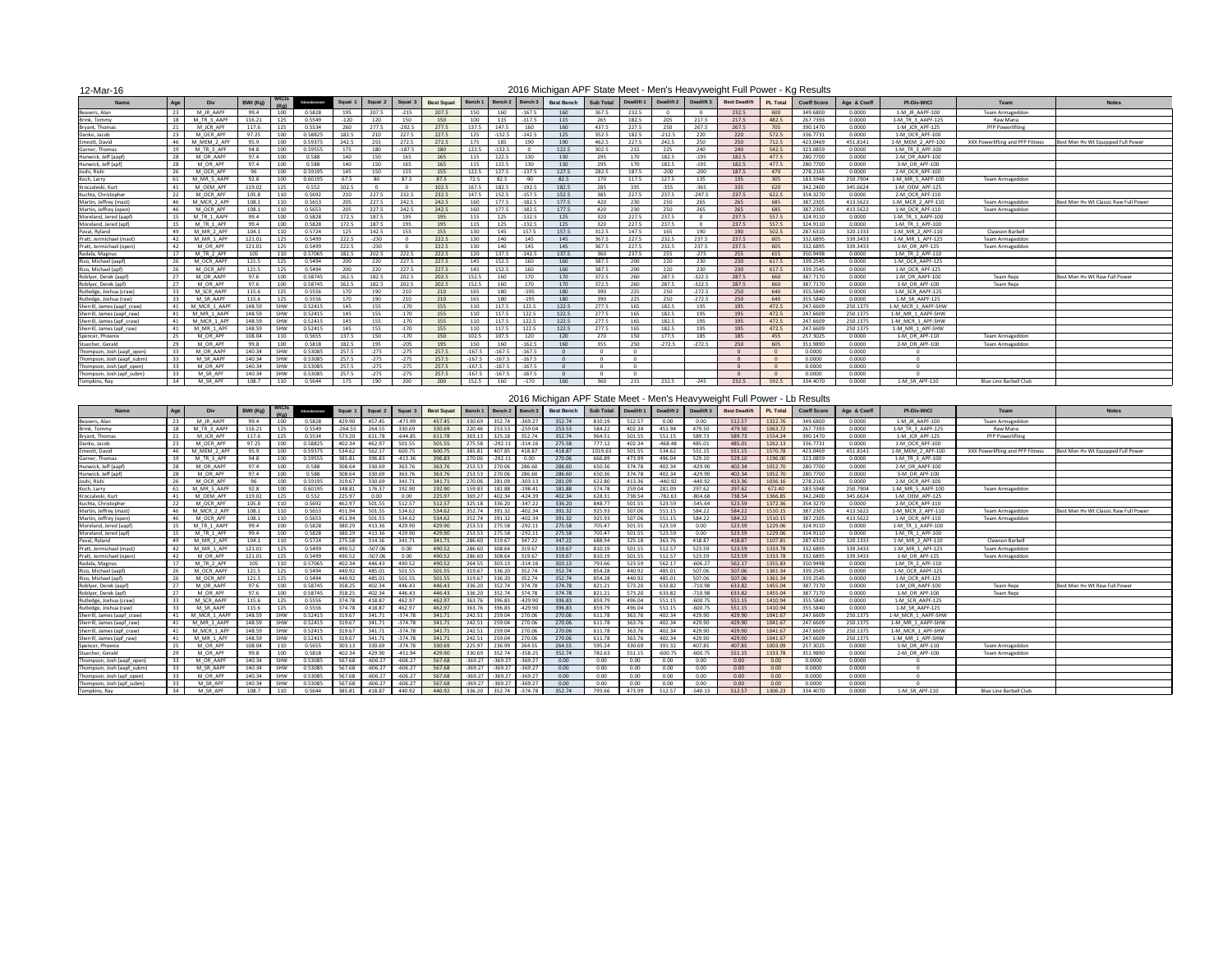| 13-Mar-16                                            |                 |                            |              |              |                  |                |                 |                 |                   |                |                   |                    |                   |                  |                |                 |                   | 2016 Michigan APF State Meet - Men's Lightweight & Women's Full Power - Kg Results |                 |                      |                      |                                         |                                               |                                       |
|------------------------------------------------------|-----------------|----------------------------|--------------|--------------|------------------|----------------|-----------------|-----------------|-------------------|----------------|-------------------|--------------------|-------------------|------------------|----------------|-----------------|-------------------|------------------------------------------------------------------------------------|-----------------|----------------------|----------------------|-----------------------------------------|-----------------------------------------------|---------------------------------------|
| <b>Name</b>                                          | Age             | Div                        | BWt (Kg)     | WtCls (Kg)   | Glossbrenner     | Squat 1        | Squat 2         | Squat 3         | <b>Best Squat</b> | Bench 1        | Bench 2           | <b>Bench 3</b>     | <b>Best Bench</b> | <b>Sub Total</b> | Deadlift 1     | Deadlift 2      | Deadlift 3        | <b>Best Deadlift</b>                                                               | <b>PL Total</b> | <b>Coeff Score</b>   | Age & Coeff          | <b>PI-Div-WtCl</b>                      | Team                                          | <b>Notes</b>                          |
| Adlen, Martin (aapf jr)                              | 23              | M JR AAPF                  | 88.7         | -90          | 0.6169           | 175            | 185             | 195             | 195               | 115            | 125               | $-135$             | 125               | 320              | 192.5          | 210             |                   | 210                                                                                | 530             | 326.9305             | 0.0000               | 1-M JR AAPF-90                          | <b>Motor City Barbell</b>                     |                                       |
| Adlen, Martin (aapf_open)                            | 23              | M OR AAPF                  | 88.7         | 90           | 0.6169           | 175            | 185             | 195             | 195               | 115            | 125               | $-135$             | 125               | 320              | 192.5          | 210             |                   | 210                                                                                | 530             | 326.9305             | 0.0000               | 4-M_OR_AAPF-90                          | Motor City Barbell                            |                                       |
| Adlen, Martin (apf_jr)                               | 23              | M JR APF                   | 88.7         | 90           | 0.6169           | 175            | 185             | 195             | 195               | 115            | 125               | $-135$             | 125               | 320              | 192.5          | 210             |                   | 210                                                                                | 530             | 326.9305             | 0.0000               | 1-M_JR_APF-90                           | Motor City Barbell                            |                                       |
| Adlen, Martin (apf_open)                             | 23              | M OR APF                   | 88.7         | 90           | 0.6169           | 175            | 185             | 195             | 195               | 115            | 125               | $-135$             | 125               | 320              | 192.5          | 210             | റ                 | 210                                                                                | 530             | 326.9305             | 0.0000<br>0.0000     | 1-M OR APF-90                           | Motor City Barbell                            |                                       |
| Anderson, Brandon<br>Bashara, Theresa                | 27<br>19        | M OR AAPF<br>F TCR 3 AAPF  | 54.3<br>67.4 | -56<br>67.5  | 0.9220<br>0.9008 | 130<br>72.5    | 140<br>85       | 145<br>$-100$   | 145               | -85<br>37.5    | 40.               | $-102.5$<br>-42.5  | -95<br>40         | 240<br>125       | 160<br>117.5   | 170<br>125      | $-177.5$<br>130   | 170<br>130                                                                         | 410<br>255      | 378.0200<br>229.6913 | 0.0000               | 1-F TCR 3 AAPF-67.5                     | <b>Highland Barbell</b>                       |                                       |
| Beindorff, Derek                                     | 25              | M OR APF                   | 79.2         | 82.5         | 0.6624           | 152.5          | 160             | 170             | 170               | 130            | 135               | $-142.5$           | 135               | 305              | 170            | 180             | 187.5             | 187.5                                                                              | 492.5           | 326.2074             | 0.0000               | 5-M OR APF-82.5                         |                                               |                                       |
| Bies, Walter (aapf                                   | 30              | M OR AAPF                  | 81.3         | 82.5         | 0.6508           | 180            | 195             | 200             | 200               | 122.5          | 137.5             |                    | 122.5             | 322.5            | 195            | 207.5           | 215               | 215                                                                                | 537.5           | 349.8050             | 0.0000               | 1-M OR AAPF-82.5                        | Liberation Garage Barbell                     |                                       |
| Bies, Walter (apf)                                   | 30 <sup>2</sup> | M OR APF                   | 81.3         | 82.5         | 0.6508           | 180            | 195             | 200             | 200               | 122.5          | 137.5             |                    | 122.5             | 322.5            | 195            | 207.5           | 215               | 215                                                                                | 537.5           | 349.8050             | 0.0000               | 4-M OR APF-82.5                         | Liberation Garage Barbell                     |                                       |
| Booden, Marlee                                       | 26              | F OR AAPF                  | 71.5         | 75           | 0.8637           | -100           | $-100$          | 100             | 100               | 37.5           | -40               | -40                | 37.5              | 137.5            | 92.5           | 100             | $-112.5$          | 100                                                                                | 237.5           | 205.1288             | 0.0000               | 1-F OR AAPF-75                          | Team Armageddon                               |                                       |
| Borgerson, Gregory                                   | 65<br>43        | M MR 6 APF<br>F MR 1 AAPF  | 80.7         | 82.5<br>90   | 0.6540<br>0.7860 | 100            | 110             | 120             | 120               | 87.5           | 92.5              | $-95$              | 92.5<br>-70       | 212.5            | 155            | 165<br>127.5    | 172.5             | 172.5<br>137.5                                                                     | 385<br>327.5    | 251.7900<br>257.3986 | 372.6492<br>265.3780 | 1-M MR 6 APF-82.5                       |                                               |                                       |
| 3owen, Brenda (mast_aapf)<br>Bowen, Brenda (mast_apf | 43              | F MR 1 APF                 | 82.6<br>82.6 | 90           | 0.7860           | 75             | 115<br>115      | 120<br>120      | 120<br>120        | 45<br>45       | 62.5<br>62.5      | 70<br>70           | -70               | 190<br>190       | -75<br>-75     | 127.5           | 137.5<br>137.5    | 137.5                                                                              | 327.5           | 257.3986             | 265.3780             | 1-F MR 1 AAPF-90<br>1-F_MR_1_APF-90     |                                               |                                       |
| Bowen, Brenda (open_aapf                             | 43              | F OR AAPF                  | 82.6         | 90           | 0.7860           |                | 115             | 120             | 120               | 45             | 62.5              | 70                 |                   | 190              | -75            | 127.5           | 137.5             | 137.5                                                                              | 327.5           | 257.3986             | 265.3780             | 1-F OR AAPF-90                          |                                               |                                       |
| Bowen, Brenda (open_apf)                             | 43              | F OR APF                   | 82.6         | 90           | 0.7860           |                | 115             | 120             | 120               | 45             | 62.5              | 70                 | -70               | 190              | -75            | 127.5           | 137.5             | 137.5                                                                              | 327.5           | 257.3986             | 265.3780             | 1-F OR APF-90                           |                                               |                                       |
| Cornish, Joseph (mast)                               | 53              | M MR 3 APF                 | 73.8         | 75           | 0.6969           | 175            | 192.5           | 202.5           | 202.5             | 117.5          | 127.5             | 135                | 135               | 337.5            | 227.5          | 245             | 260               | 260                                                                                | 597.5           | 416.3679             | 492.9796             | 1-M MR 3 APF-75                         |                                               | Best Men Lt Wt Raw Full Powe          |
| Cornish, Joseph (open)                               | 53              | M OR APF                   | 73.8         | 75           | 0.6969           | 175            | 192.5           | 202.5           | 202.5             | 117.5          | 127.5             | 135                | 135               | 337.5            | 227.5          | 245             | 260               | 260                                                                                | 597.5           | 416.3679             | 492.9796             | 2-M OR APF-75                           |                                               |                                       |
| Creedon, Steve<br>Davis, Shaun (mast)                | 51<br>44        | M MEM 3 APF<br>M MR 1 AAPF | 81.9<br>88.5 | 82.5<br>90   | 0.6504<br>0.6177 | 245<br>-185    | $-262.5$<br>185 | 272.5<br>202.5  | 272.5<br>202.5    | 177.5<br>112.5 | 177.5<br>122.5    | $-177.5$<br>127.5  | 127.5             | . റ<br>330       | - റ<br>260     | 267.5           | 275               | 275                                                                                | 605             | 0.0000<br>373.7085   | 0.0000<br>389.7780   | 1-M MR 1 AAPF-90                        | Animal House<br><b>Blue Line Barbell Club</b> |                                       |
| Davis, Shaun (open                                   | 44              | M OR AAPF                  | 88.5         | 90           | 0.6177           | -185           | 185             | 202.5           | 202.5             | 112.5          | 122.5             | 127.5              | 127.5             | 330              | 260            | 267.5           | 275               | 275                                                                                | 605             | 373.7085             | 389.7780             | 2-M OR AAPF-90                          | <b>Blue Line Barbell Club</b>                 |                                       |
| Deckard, Matthew                                     | 41              | M MR 1 APF                 | 58.3         | 60           | 0.8568           | -85            | 90              | 95              |                   | 70             | 72.5              | 75                 | - 75              | 170              | 135            | 142.5           | 150               | 150                                                                                | 320             | 274.1600             | 276.9016             | 1-M MR 1 APF-60                         |                                               |                                       |
| Delamielleure, Kyle                                  |                 | M TR 1 AAPF                | 82.5         | 82.5         | 0.6446           | 145            | 157.5           | 170             | 170               | 92.5           | 102.5             | 107.5              | 107.5             | 277.5            | 175            | 190             | 197.5             | 197.5                                                                              | 475             | 306.1850             | 0.0000               | 1-M TR 1 AAPF-82.5                      |                                               |                                       |
| Disterheft, Ryan (open)                              | 38              | M OR AAPF                  | 59.2         | 60           | 0.8439           | 130            | 135             | $-140$          | 135               |                | $-102.5$          | $-102.5$           | -95               | 230              | 137.5          | 145             | 155               | 155                                                                                | 385             | 324.8823             | 0.0000               | 1-M OR AAPF-60                          |                                               |                                       |
| Disterheft, Ryan (subm)                              | 38              | M SR AAPF                  | 59.2         | 60           | 0.8439           | 130            | 135             | $-140$          | 135               |                | $-102.5$          | $-102.5$           |                   | 230              | 137.5          | 145             | 155               | 155                                                                                | 385             | 324.8823             | 0.0000               | 1-M SR AAPF-60                          |                                               |                                       |
| Fabiano, Bob (mast)<br>Fabiano, Bob (open)           | 59<br>59        | M MEM 4 APF<br>M OEM APF   | 82.3<br>82.3 | 82.5<br>82.5 | 0.6456<br>0.6456 | 237.5<br>237.5 | 250<br>250      | 275<br>275      | 275               | 167.5<br>167.5 | 177.5<br>177.5    | $-177.5$<br>-177.5 | 167.5<br>167.5    | 442.5<br>442.5   | 227.5<br>227.5 | 240  <br>240    | -245<br>-245      | 240<br>240                                                                         | 682.5<br>682.5  | 440.6220<br>440.6220 | 579.4179<br>579.4179 | 1-M MEM 4 APF-82.5<br>1-M OEM APF-82.5  |                                               | Best Men Lt Wt Equipped Full Power    |
| alzetta, Vincent (open)                              | 18              | M OR APF                   | 73.2         | -75          | 0.7012           | 182.5          | 192.5           | 197.5           | 197.5             | 125            | 132.5             | 137.5              | 137.5             | 335              | 245            | 265             | 272.5             | 272.5                                                                              | 607.5           | 425.9486             | 0.0000               | 1-M OR APF-75                           |                                               |                                       |
| Falzetta, Vincent (teen)                             | 18              | M TR 3 APF                 | 73.2         | 75           | 0.7012           | 182.5          | 192.5           | 197.5           | 197.5             | 125            | 132.5             | 137.5              | 137.5             | 335              | 245            | 265             | 272.5             | 272.5                                                                              | 607.5           | 425.9486             | 0.0000               | 1-M TR 3 APF-75                         |                                               |                                       |
| owers, Lynn                                          | 49              | F_MR_2_AAPF                | 59.8         | 60           | 0.9903           | 35             | 45              | 67.5            | 67.5              | 42.5           |                   | $-50$              | 45                | 112.5            | 60             |                 | $-97.5$           | 85                                                                                 | 197.5           | 195.5843             | 217.6853             | 1-F_MR_2_AAPF-60                        | Clawson Barbell                               |                                       |
| Frizzle, Adam                                        | 23              | M JR AAPF                  | 80.1         | 82.5         | 0.6573           | 120            | 125             | 130             | 130               | 100            | 107.5             | $-110$             | 107.5             | 237.5            | 162.5          | 170             | $-175$            | 170                                                                                | 407.5           | 267.8498             | 0.0000               | 1-M_JR_AAPF-82.5                        | Iron Orr Strength                             |                                       |
| Gilber, Valerie (aapt                                | 23              | F JR AAPF                  | 87.9         | 90           | 0.7575           | 85             | 95              | 110             | 110               | 65             | 70                |                    |                   | 185              | 115            | 125             | 137.5             | 137.5                                                                              | 322.5           | 244.2776             | 0.0000               | 1-F_JR_AAPF-90                          |                                               |                                       |
| Gilber, Valerie (apf)<br>Gliniecki, Kristen (aapf    | 23<br>23        | F JR APF<br>F JCR AAPF     | 87.9         | 90           | 0.7575<br>0.8515 | 85<br>37.5     | 95<br>$-47.5$   | 110<br>-55      | 110<br>37.5       | 65<br>37.5     | 70<br>-42.5       | -42.5              | 37.5              | 185              | 115<br>80      | 125             | 137.5<br>95       | 137.5<br>95                                                                        | 322.5<br>170    | 244.2776<br>144.7550 | 0.0000<br>0.0000     | 1-F JR APF-90<br>1-F JCR AAPF-75        |                                               |                                       |
| Gliniecki, Kristen (apf)                             | 23              | F JCR APF                  |              | 75           | 0.8515           | 37.5           | $-47.5$         | $-55$           | 37.5              | 37.5           | -42.5             | -42.5              | 37.5              | 75               | 80             | ഹ               | 95                | 95                                                                                 | 170             | 144.7550             | 0.0000               | 1-F JCR APF-75                          |                                               |                                       |
| Goss, Jeremy                                         | 28              | M OR AAPF                  | 89.1         | 90           | 0.6153           | 192.5          | 215             | $-230$          | 215               | 140            | 147.5             | $-155$             | 147.5             | 362.5            | 272.5          | 292.5           | $-297.5$          | 292.5                                                                              | 655             | 403.0215             | 0.0000               | 1-M OR AAPF-90                          |                                               |                                       |
| Graves, Dan                                          | 35              | M SCR AAPF                 | 70.4         | 75           | 0.7229           | 142.5          | $-165$          | $-175$          | 142.5             | 100            | 112.5             | $-117.5$           | 112.5             | 255              | 182.5          | $-197.5$        | -200              | 182.5                                                                              | 437.5           | 316.2688             | 0.0000               | 2-M SCR AAPF-75                         |                                               |                                       |
| Harris, Michelle                                     | 37              | F OR APF                   | 71.4         | 75           | 0.8645           | 112.5          | 122.5           | $-137.5$        | 122.5             | 65             |                   | 80                 | -80               | 202.5            | 145            | 150             | -160              | 150                                                                                | 352.5           | 304.7363             | 0.0000               | 1-F OR APF-75                           |                                               | Best Female Raw Full Power            |
| Hassan, Adam (aapf_open)                             |                 | M OCR AAPF                 | -74          | -75          | 0.6955           | 135            | 142.5           | 157.5           | 157.5             | 102.5          | 107.5             | 110                | 110               | 267.5            | 180            | 190             | 200               | 200                                                                                | 467.5           | 325.1229             | 0.0000               | 1-M OCR AAPF-75                         |                                               |                                       |
| Hassan, Adam (aapf_subm<br>Hassan, Adam (apf_open)   | 34<br>34        | M SCR AAPF<br>M_OCR_APF    | -74<br>-74   | 75<br>75     | 0.6955<br>0.6955 | 135<br>135     | 142.5<br>142.5  | 157.5<br>157.5  | 157.5<br>157.5    | 102.5<br>102.5 | 107.5<br>107.5    | 110<br>110         | 110<br>110        | 267.5<br>267.5   | 180<br>180     | 190<br>190      | 200<br>200        | 200<br>200                                                                         | 467.5<br>467.5  | 325.1229<br>325.1229 | 0.0000<br>0.0000     | 1-M_SCR_AAPF-75<br>1-M_OCR_APF-75       |                                               |                                       |
| Hassan, Adam (apf_subm)                              | 34              | M SCR APF                  | -74          |              | 0.6955           | 135            | 142.5           | 157.5           | 157.5             | 102.5          | 107.5             | 110                | 110               | 267.5            | 180            | 190             | 200               | 200                                                                                | 467.5           | 325.1229             | 0.0000               | 1-M SCR APF-75                          |                                               |                                       |
| Henry, Garek                                         | 28              | M OR APF                   | 86.5         | 90           | 0.6260           | 170            | 185             | $-192.5$        | 185               | 127.5          | 132.5             | $-137.5$           | 127.5             | 312.5            | 180            | 182.5           | 185               | 185                                                                                | 497.5           | 311.4101             | 0.0000               | 2-M OR APF-90                           |                                               |                                       |
| Higman, Jacob (aapf_jr)                              | 20              | M JR AAPF                  | 66.5         | 67.5         | 0.7581           | 137.5          | 150             | $-155$          | 150               | 95             | 105               | 112.5              | 112.5             | 262.5            | 187.5          | 197.5           | $-205$            | 197.5                                                                              | 460             | 348.7030             | 0.0000               | 1-M JR AAPF-67.5                        | <b>Blue Line Barbell Club</b>                 |                                       |
| Higman, Jacob (aapf_open                             | 20              | M OR AAPF                  | 66.5         | 67.5         | 0.7581           | 137.5          | 150             | $-155$          | 150               | 95             | 105               | 112.5              | 112.5             | 262.5            | 187.5          | 197.5           | $-205$            | 197.5                                                                              | 46 <sub>C</sub> | 348.7030             | 0.0000               | 1-M OR AAPF-67.5                        | <b>Blue Line Barbell Club</b>                 |                                       |
| Higman, Jacob (apf_jr)                               | 20              | M JR APF                   | 66.5         | 67.5         | 0.7581           | 137.5          | 150             | $-155$          | 150               | 95             | 105               | 112.5              | 112.5             | 262.5            | 187.5          | 197.5           | $-205$            | 197.5                                                                              | 460             | 348.7030             | 0.0000               | 1-M JR APF-67.5                         | Blue Line Barbell Club                        |                                       |
| Higman, Jacob (apf open)<br>Hummel, Holden           | 20<br>27        | M OR APF<br>M OR AAPF      | 66.5<br>59.2 | 67.5<br>60   | 0.7581<br>0.8439 | 137.5<br>97.5  | 150<br>100      | $-155$<br>102.5 | 150<br>102.5      | 95<br>67.5     | 105<br>72.5       | 112.5<br>-77.5     | 112.5<br>72.5     | 262.5<br>175     | 187.5<br>125   | 197.5<br>137.5  | -205<br>145       | 197.5<br>145                                                                       | 460<br>320      | 348.7030<br>270.0320 | 0.0000<br>0.0000     | 1-M OR APF-67.5<br>2-M OR AAPF-60       | <b>Blue Line Barbell Club</b><br>Mini Militia |                                       |
| Janssen, Jill                                        | 50              | F MR 3 APF                 | 63.1         | 67.5         | 0.9487           | 95             | 100             | 105             | 105               | 52.5           | $-55$             | -57.5              | 52.5              | 157.5            | 115            | 120             | $-125$            | 120                                                                                | 277.5           | 263.2504             | 297.4729             | 1-F MR 3 APF-67.5                       | Team Armageddon                               |                                       |
| Kinnane, Tera (aapf                                  | 40              | MCR 1 AAPF                 | 103.2        | SHW          | 0.7072           | 157.5          | 172.5           | $-182.5$        | 172.5             | 77.5           | 82.5              | -87.5              | 82.5              | 255              | 157.5          | 175             | 182.5             | 182.5                                                                              | 437.5           | 309.3781             | 309.3781             | 1-F_MCR_1_AAPF-SHW                      | <b>Team Repz</b>                              | Best Female Classic Raw Full Power    |
| Kinnane, Tera (apf                                   | 40              | F MCR 1 APF                | 103.2        | SHW          | 0.7072           | 157.5          | 172.5           | $-182.5$        | 172.5             | 77.5           | 82.5              | -87.5              | 82.5              | 255              | 157.5          | 175             | 182.5             | 182.5                                                                              | 437.5           | 309.3781             | 309.3781             | 1-F MCR 1 APF-SHW                       | Team Repz                                     |                                       |
| Kolberg, Blake (jr)                                  | 22              | M JR APF                   | 82.2         | 82.5         | 0.6462           | -160           | 180             | 200             | 200               | 127.5          | 140               | 150                | 150               | 350              | 205            | 227.5           | 242.5             | 242.5                                                                              | 592.5           | 382.8439             | 0.0000               | 1-M JR APF-82.5                         | Muskegon Muscle                               |                                       |
| Kolberg, Blake (oper<br>Kucharek, Jordan             | 22<br>26        | M OR APF<br>M OR AAPF      | 82.2<br>77.4 | 82.5<br>82.5 | 0.6462<br>0.6731 | -160<br>142.5  | 180<br>145      | 200<br>$-150$   | 200<br>145        | 127.5<br>92.5  | 140<br>102.5      | 150<br>112.5       | 150<br>112.5      | 350<br>257.5     | 205<br>187.5   | 227.5<br>192.5  | 242.5<br>200      | 242.5<br>200                                                                       | 592.5<br>457.5  | 382.8439<br>307.9204 | 0.0000<br>0.0000     | 2-M OR APF-82.5<br>2-M OR AAPF-82.5     | Muskegon Muscle                               |                                       |
| Kuderick, Scott                                      | 42              | M OEM AAPF                 | -90          | 90           | 0.6119           | 330            | 340             | 365             | 365               | 195            | -207.5            |                    | 195               | 560              | 245            | 260             | $-272.5$          | 260                                                                                | 820             | 501.7170             | 511.7513             | 1-M OEM AAPF-90                         | Liberation Garage Barbell                     |                                       |
| Lackey, Samantha                                     | 24              | F OR AAPF                  | 51.7         | 52           | 1.1126           | 70             | 80              | 92.5            | 92.5              | 42.5           | 55                | -60                | 42.5              | 135              | 92.5           | 112.5           | 125               | 125                                                                                | 260             | 289.2760             | 0.0000               | 1-F OR AAPF-52                          |                                               |                                       |
| Laird, Aaron                                         | 18              | M TR 3 AAPF                | -88          | 90           | 0.6197           | 207.5          | 220             | 232.5           | 232.5             | 152.5          | 162.5             | 172.5              | 172.5             | 405              | 247.5          | 267.5           | 280               | 280                                                                                | 685             | 424.4945             | 0.0000               | 1-M TR 3 AAPF-90                        | <b>Blue Line Barbell Club</b>                 |                                       |
| Langdon, Nora                                        | 73              | F MES 7 AAPF               | 86.7         | 90           | 0.7635           | 165            | 172.5           | 185             | 185               | 77.5           | 85                | 92.5               | 92.5              | 277.5            | 160            | 167.5           | -180              | 167.5                                                                              | 445             | 339.7575             | 596.6142             | 1-F MES 7 AAPF-90                       | Team Armageddon                               | Best Female Equipped Full Power       |
| Lanjopoulos, Charmaine                               | 63              | F MR 5 APF                 | 117.9        | SHW          | 0.6806           | 60             | 70              | 80              |                   | 37.5           | 42.5              | 50                 | 50                | 130              | -70            | ՋՈ              | 100               | 100                                                                                | 230             | 156.5265             | 222.4242             | 1-F MR_5_APF-SHW                        | <b>Black Iron Barbelles</b>                   |                                       |
| Minnich, Anthony<br>Mumaw, Jeff (mast)               | 25<br>54        | M OR APF<br>M MES 3 AAPP   | 81.6<br>82.4 | 82.5<br>82.5 | 0.6493<br>0.6451 | 175<br>217.5   | 192.5<br>230    | 200<br>237.5    | 200               | 142.5          | 155               | 162.5<br>117.5     | 162.5<br>117.5    | 362.5            | 222.5<br>217.5 | 237.5<br>230    | 245               | 245<br>230                                                                         | 607.5<br>585    | 394.4194<br>377.3835 | 0.0000<br>454.3697   | 1-M OR APF-82.5<br>1-M MES 3 AAPF-82.5  | Minnich Barbell                               |                                       |
| Mumaw, Jeff (open)                                   | 54              | M OES AAPF                 | 82.4         | 82.5         | 0.6451           | 217.5          | 230             | 237.5           | 237.5             | 110            | 115               | 117.5              | 117.5             | 355              | 217.5          | 230             | റ                 | 230                                                                                | 585             | 377.3835             | 454.3697             | 1-M OES AAPF-82.5                       |                                               |                                       |
| Nguyen, Christian (aapf_jr)                          | 22              | M JCR AAPF                 | 83.9         | 90           | 0.6403           | 200            | 215             | 227.5           | 227.5             | 112.5          | 120               | 125                | 125               | 352.5            | 205            | 220             | 232.5             | 232.5                                                                              | 585             | 374.5463             | 0.0000               | 1-M JCR AAPF-90                         | <b>Blue Line Barbell Club</b>                 |                                       |
| Nguyen, Christian (aapf_open)                        | 22              | M OCR AAPF                 | 83.9         | 90           | 0.6403           | 200            | 215             | 227.5           | 227.5             | 112.5          | 120               | 125                | 125               | 352.5            | 205            | 220             | 232.5             | 232.5                                                                              | 585             | 374.5463             | 0.0000               | 1-M OCR AAPF-90                         | Blue Line Barbell Club                        |                                       |
| Nguyen, Christian (apf_jr)                           | 22              | M JCR APF                  | 83.9         | 90           | 0.6403           | 200            | 215             | 227.5           | 227.5             | 112.5          | 120               | 125                | 125               | 352.5            | 205            | 220             | 232.5             | 232.5                                                                              | 585             | 374.5463             | 0.0000               | 1-M JCR APF-90                          | <b>Blue Line Barbell Club</b>                 |                                       |
| Nguyen, Christian (apf open)                         | 22              | M OCR APF                  | 83.9         | 90           | 0.6403           | 200            | 215             | 227.5           | 227.5             | 112.5          | 120               | 125                | 125               | 352.5            | 205            | 220             | 232.5             | 232.5                                                                              | 585             | 374.5463             | 0.0000               | 2-M OCR APF-90                          | <b>Blue Line Barbell Club</b>                 |                                       |
| Pauwels, Zack<br>Puckett, Tina (aapf)                | 21<br>47        | M OR AAPF<br>F MR 2 AAPF   | 87.8<br>73.8 | 90<br>-75    | 0.6205<br>0.8453 | 182.5<br>85    | 200<br>92.5     | $-210$<br>95    | 200<br>-95        | 110<br>40      | 127.5<br>45       | $-132.5$<br>-47.5  | 127.5<br>45       | 327.5<br>140     | 227.5<br>117.5 | 240<br>$-122.5$ | $-247.5$<br>122.5 | 240<br>122.5                                                                       | 567.5<br>262.5  | 352.1338<br>221.8781 | 0.0000<br>240.0721   | 3-M OR AAPF-90<br>1-F_MR_2_AAPF-75      | <b>Blue Line Barbell Club</b>                 |                                       |
| Puckett, Tina (apf)                                  | 47              | F MR 2 APF                 | 73.8         | -75          | 0.8453           | 85             | 92.5            | 95              | 95                | 40             | 45                | -47.5              |                   | 140              | 117.5          | $-122.5$        | 122.5             | 122.5                                                                              | 262.5           | 221.8781             | 240.0721             | 1-F_MR_2_APF-75                         | <b>Blue Line Barbell Club</b>                 |                                       |
| Ripley, Greg                                         | 55              | M MR 4 APF                 | 74.3         | -75          | 0.6934           | 117.5          | 130             | 140             | 140               | 117.5          | 127.5             |                    | 127.5             | 267.5            | 165            | 177.5           | 192.5             | 192.5                                                                              | 460             | 318.9410             | 390.7027             | 1-M MR 4 APF-75                         | Motor City Barbell                            |                                       |
| Sawyer, Michael (aapf)                               | 60              | M MR 5 AAPF                | 90           | 90           | 0.6119           | 102.5          | 112.5           |                 | 112.5             | 102.5          | $-107.5$          | $-107.5$           | 102.5             | 215              | 175            | 182.5           | $-187.5$          | 182.5                                                                              | 397.5           | 243.2104             | 325.9019             | 1-M MR 5 AAPF-90                        |                                               |                                       |
| Sawyer, Michael (apf                                 | 60              | M MR 5 APF                 | - 90         | 90           | 0.6119           | 102.5          | 112.5           | റ               | 112.5             | 102.5          | $-107.5$          | $-107.5$           | 102.5             | 215              | 175            | 182.5           | $-187.5$          | 182.5                                                                              | 397.5           | 243.2104             | 325.9019             | 1-M MR 5 APF-90                         |                                               |                                       |
| Semifero, Jay (aapf)                                 | 24              | M OCR AAPF                 | 80.7         | 82.5         | 0.6540           | 65             | $\Omega$        | റ               | -65               | 150            | 157.5             | 167.5              | 167.5             | 232.5            | 62.5           | - റ             |                   | 62.5                                                                               | 295             | 192.9300             | 0.0000               | 1-M OCR AAPF-82.5                       | <b>Blue Line Barbell Club</b>                 |                                       |
| Semifero, Jay (apf)<br>Shipely, George C. (aapf)     | 24<br>57        | M OCR APF<br>M MES 4 AAPF  | 80.7<br>79.2 | 82.5<br>82.5 | 0.6540<br>0.6624 | 65<br>110      | - 0<br>120      | - റ<br>130      | 130               | 150<br>92.5    | 157.5<br>$-102.5$ | 167.5<br>$-102.5$  | 167.5<br>92.5     | 232.5<br>222.5   | 62.5<br>190    | 200             | 202.5             | 62.5<br>202.5                                                                      | 295<br>425      | 192.9300<br>281.4988 | 0.0000<br>356.9404   | 1-M OCR APF-82.5<br>1-M MES 4 AAPF-82.5 | Blue Line Barbell Club<br>Team Repz           |                                       |
| Shipely, George C. (apf)                             | 57              | M MES 4 APF                | 79.2         | 82.5         | 0.6624           | 110            | 120             | 130             | 130               | 92.5           | -102.5            | $-102.5$           | 92.5              | 222.5            | 190            | 200             | 202.5             | 202.5                                                                              | 425             | 281.4988             | 356.9404             | 1-M MES 4 APF-82.5                      | Team Repz                                     |                                       |
| Timmer, Nichole                                      | 30 <sup>2</sup> | F OCR AAPF                 | 74.4         | 75           | 0.8407           | 65             | 72.5            | 92.5            | 92.5              | -55            | -55               | $-55$              |                   | - റ              | 77.5           | 97.5            | 105               | 105                                                                                |                 | 0.0000               | 0.0000               |                                         |                                               |                                       |
| Trudeau, Kathleen                                    | 61              | F MR 5 APF                 | 57.3         | 60           | 1.0248           | 32.5           | 37.5            | 42.5            | 42.5              | 42.5           | 47.5              | $-50$              | 47.5              | 90               | 60             | 70.             | 77.5              | 77.5                                                                               | 167.5           | 171.6540             | 234.4794             | 1-F MR 5 APF-60                         | Clawson Barbell                               |                                       |
| Walraven, Garrett                                    | 25              | M_OCR_APF                  | 88           | 90           | 0.6197           | 250            | $-272.5$        | 272.5           | 272.5             | 175            | 187.5             | $-192.5$           | 187.5             | 460              | 282.5          | -295            | $-295$            | 282.5                                                                              | 742.5           | 460.1273             | 0.0000               | 1-M_OCR_APF-90                          | <b>Animal House</b>                           | Best Men Lt Wt Classic Raw Full Power |
| Williams, James                                      | 44              | M MR 1 AAPF                | 78.1         | 82.5         | 0.6688           | 162.5          | 175             | $-185$          | 175               | 105            | 112.5             | 117.5              | 117.5             | 292.5            | 170            | 180             | 185               | 185                                                                                | 477.5           | 319.3281             | 333.0592             | 1-M_MR_1_AAPF-82.5                      | Team Armageddon                               |                                       |
| Wolfe, Kathleen                                      | 24              | F OR AAPF                  | 46.5         | 48           | 1.2077           | 72.5           | 80              | -85             | <b>RO</b>         | 40             | 45                | -50                | 45                | 125              | 92.5           |                 | $-105$            | 97.5                                                                               | 222.5           | 268.7133             | 0.0000               | 1-F_OR_AAPF-48                          | Team Armageddon                               |                                       |
| Wood, John (mast)                                    | 51              | M MR 3 APF<br>M OR APF     | 81.4<br>81.4 | 82.5<br>82.5 | 0.6503<br>0.6503 | $-155$         | 155<br>155      |                 | 155<br>155        | 150            | 162.5<br>162.5    |                    | 162.5<br>162.5    | 317.5<br>317.5   | 227.5<br>227.5 | 245<br>245      | 0                 | 245<br>245                                                                         | 562.5<br>562.5  | 365.7656<br>365.7656 | 419.5332<br>419.5332 | 1-M MR 3 APF-82.5<br>3-M OR APF-82.5    | <b>Motor City Barbell</b>                     |                                       |
| Wood, John (open)                                    | 51              |                            |              |              |                  | $-155$         |                 |                 |                   | 150            |                   |                    |                   |                  |                |                 |                   |                                                                                    |                 |                      |                      |                                         | Motor City Barbell                            |                                       |